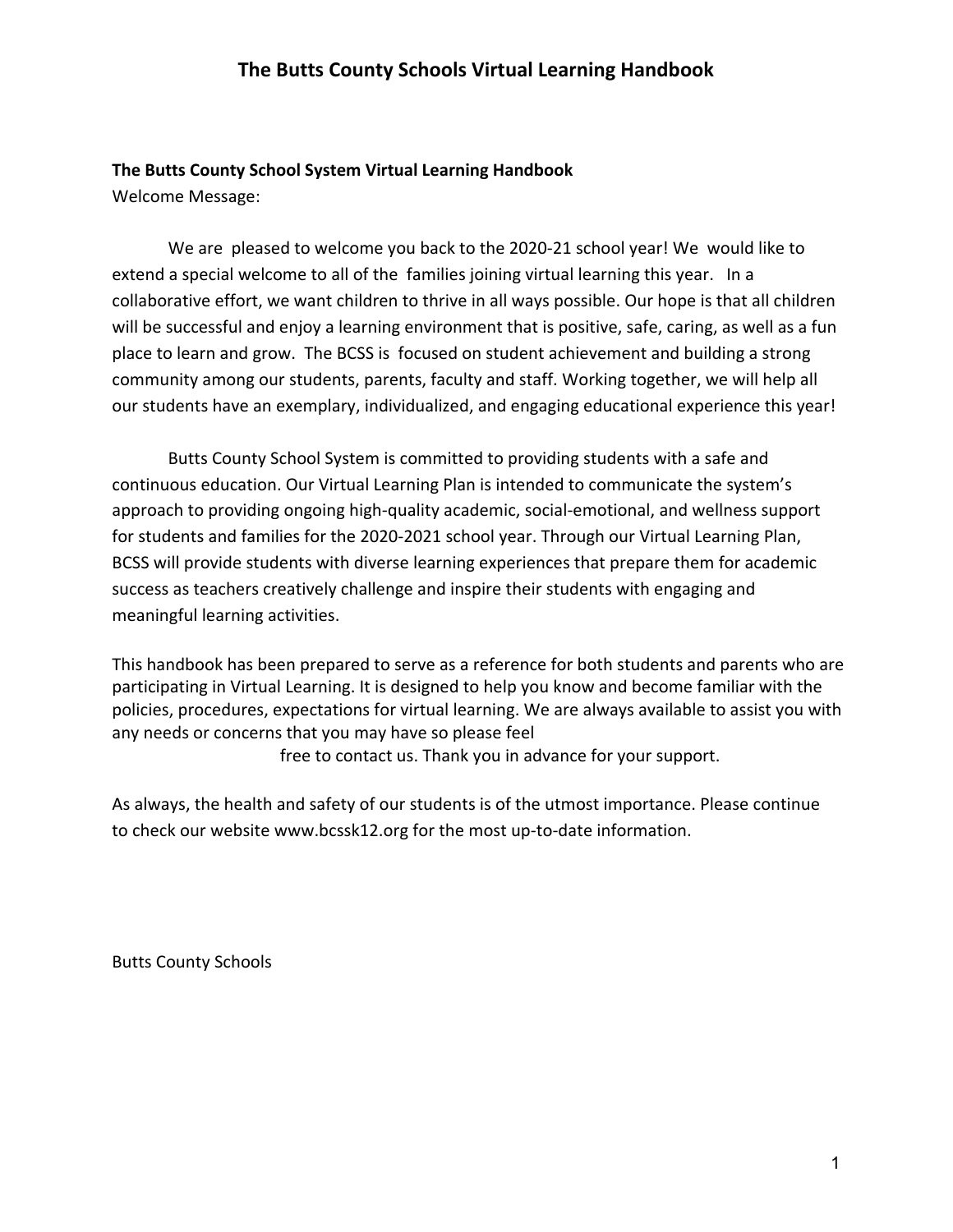#### **The Butts County School System Purpose:**

#### **The Butts County School System's purpose is to provide LEARNING AND LIFE EXPERIENCES that MAXIMIZE THE INDIVIDUAL POTENTIAL of ALL STUDENTS so they are PREPARED FOR A PRODUCTIVE FUTURE.**

10 Commitments and Values

• We will provide and expand effective growth experiences for all students in the "A.A.A'S"— Academics, Fine Arts, Athletics, and Service.

• We will maximize the personal safety and well-being of all stakeholders who enter our facilities.

• We will model and exhibit a spirit of teamwork, professionalism, and collaboration in the quest of continuous improvement on behalf of our students and community.

• We will engage students, families, and community stakeholders as partners and teammates.

• We will model self-discipline in our duties as professionals, and we will discipline our students in a way that values their worth and dignity as human beings.

• We will recruit and retain highly-qualified staff members in the name of what is best for children.

• We will embrace fair accountability for all staff, students, and the community.

• We will respect and celebrate human diversity as a strength in our organization.

• We will faithfully maintain modern and effective facilities, equipment, technology, and data.

• We will be frugal stewards of community taxes and resources while putting the needs of children first.

> **S.O.A.R. Student Achievement Organizational Effectiveness And Relationships and Perceptions**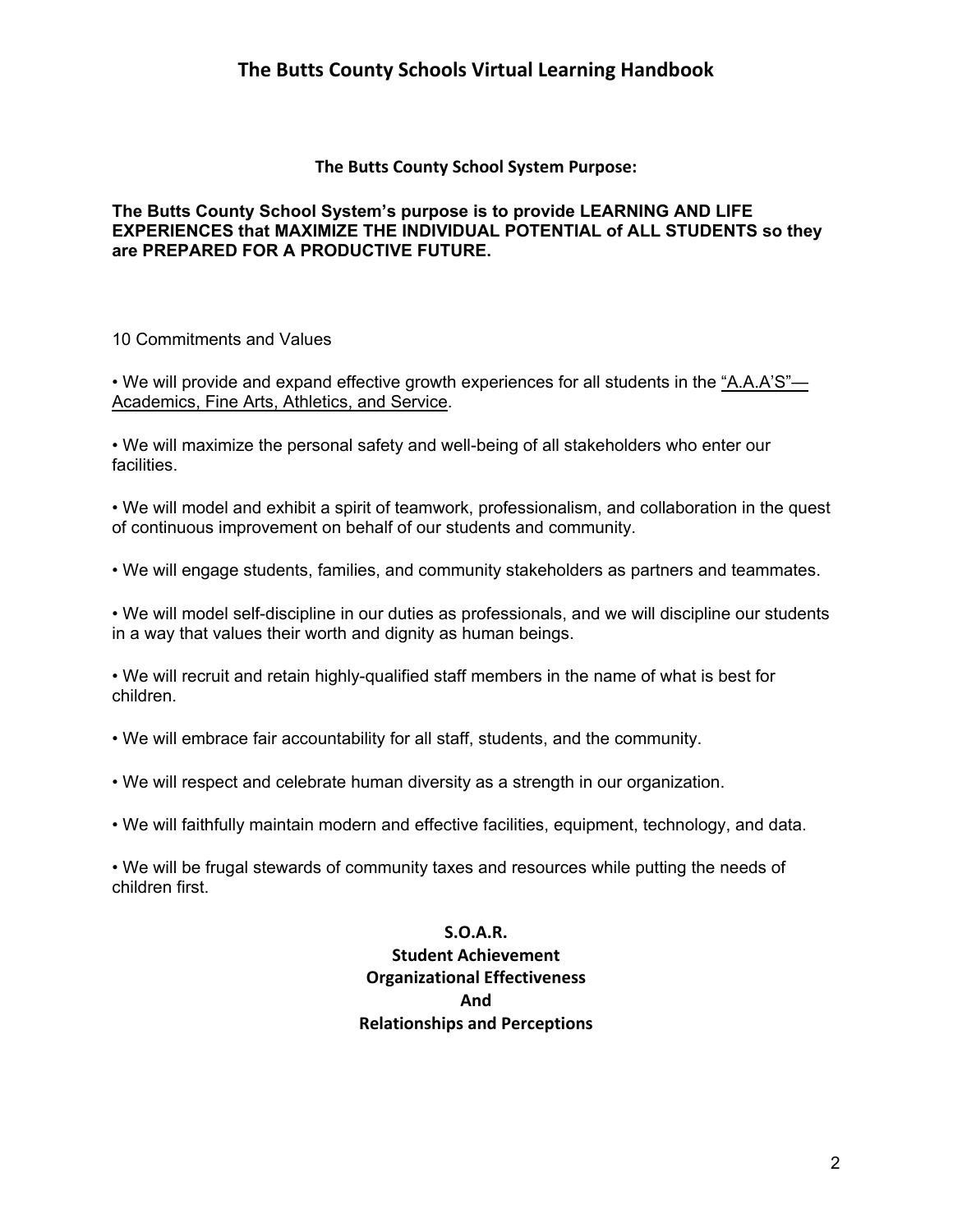## **TABLE OF CONTENTS**

| <b>Standards of Participation</b>                                                           | Error! Bookmark not defined. |
|---------------------------------------------------------------------------------------------|------------------------------|
| <b>Getting Help</b>                                                                         | 4                            |
| Communication                                                                               | 5                            |
| <b>Admission and Withdrawal</b>                                                             | 6                            |
| <b>Virtual Attendance Policy</b>                                                            | Error! Bookmark not defined. |
| <b>Virtual Learning Structure</b>                                                           | 8                            |
| <b>Grades and Grade Reporting</b>                                                           | 9                            |
| <b>Academic Integrity Policy:</b>                                                           | Error! Bookmark not defined. |
| <b>Special Education</b>                                                                    | 11                           |
| <b>504 Students</b>                                                                         | Error! Bookmark not defined. |
| <b>Breakfast and Lunch Options</b>                                                          | 12                           |
| <b>Chromebook and Connectivity Information</b>                                              | 12                           |
| <b>Clubs and Athletics</b>                                                                  | 17                           |
| <b>Butts County School System Code of Conduct</b>                                           | Error! Bookmark not defined. |
| <b>Parent Involvement Policy</b>                                                            | 28                           |
| <b>Additional School Information</b>                                                        | Error! Bookmark not defined. |
| ATTENDANCE: Butts County Schools Student Attendance Guidelines Error! Bookmark not defined. |                              |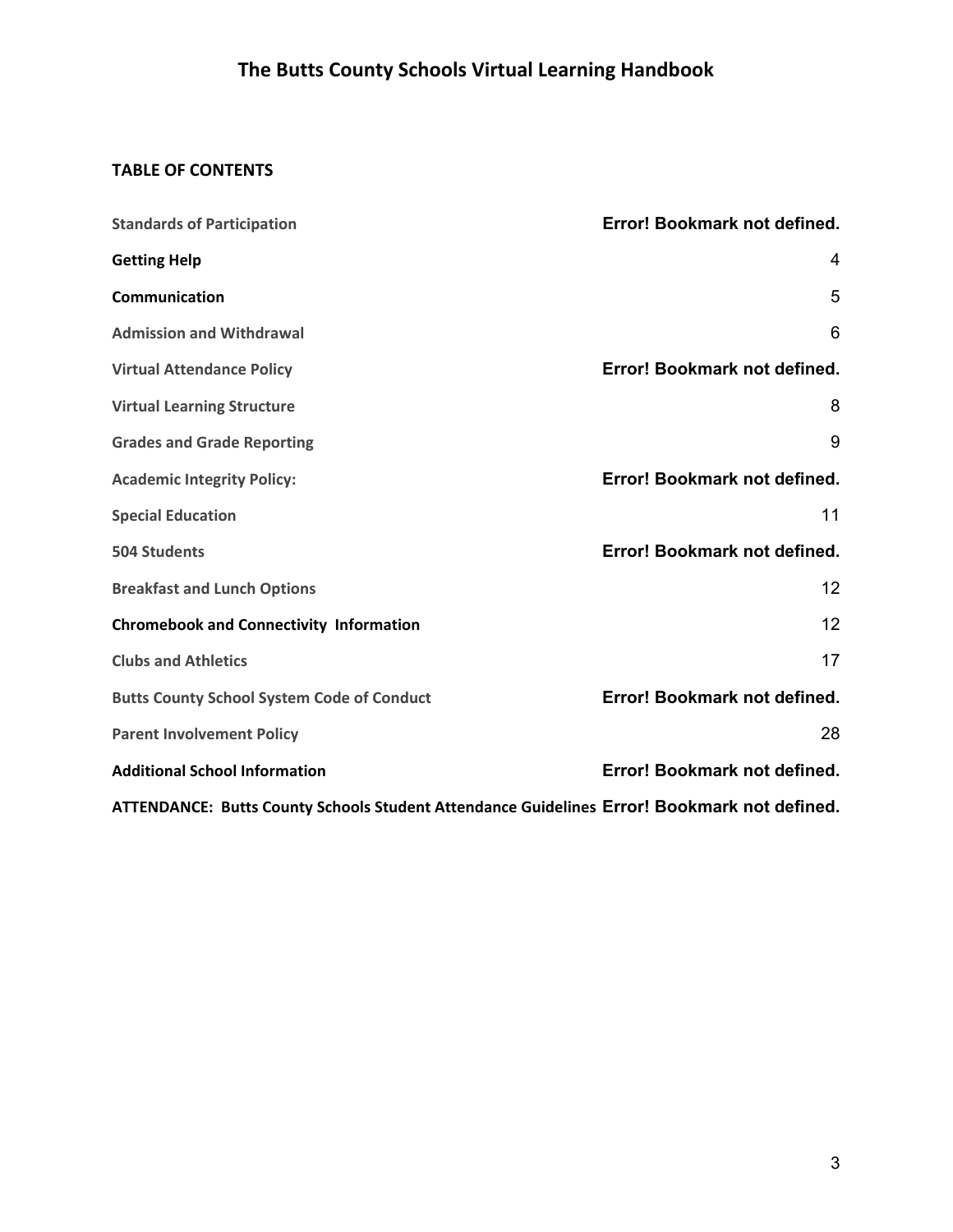|--|

| August 4              | First Day of School                             |
|-----------------------|-------------------------------------------------|
| September 7           | Labor Day - No School                           |
| October 9             | Teacher Professional Learning Day - No Students |
| October 12-13         | Fall Break - No School                          |
| October 19            | Parent Conference Day/Student Holiday           |
| November 23-27        | Thanksgiving Break - No School                  |
| December 21-January 4 | Christmas Break - No School                     |
| January 5-6           | Teacher Professional Learning Day - No Students |
| January 18            | MLK, Jr. Holiday - No School                    |
| February 12-16        | Winter Break - No School                        |
| March 15              | School Holiday - No School                      |
| March 16              | Parent Conference Day/Student Holiday           |
| March 17              | Teacher Professional Learning Day - No Students |
| April 2-9             | Spring Break - No School                        |
| <b>May 28</b>         | Last Day of School                              |

Please refer to the 2020-2021 School Year Calendar on the BCSS website for more information on the school calendar.

#### **Standards of Participation**

In order to ensure continuity of instruction as well as maximize our staff, students who choose a virtual classroom will be asked to commit to that option for a minimum of 9 weeks.

#### <span id="page-3-0"></span>**Getting Help**

Assistance During Virtual Learning-

Director of Teaching and Learning-Fran Dundore- [DundoreF@bcssk12.org](mailto:DundoreF@bcssk12.org) (PreK-) Director of Extending Learning-Caressa Gordon- [GordonC@bcssk12.org](mailto:GordonC@bcssk12.org) (2nd-5th) Instructional Technology Specialist- Wendy White- [wendy.white@bcssk12.org](mailto:wendy.white@bcssk12.org) (Videos, Google Classroom)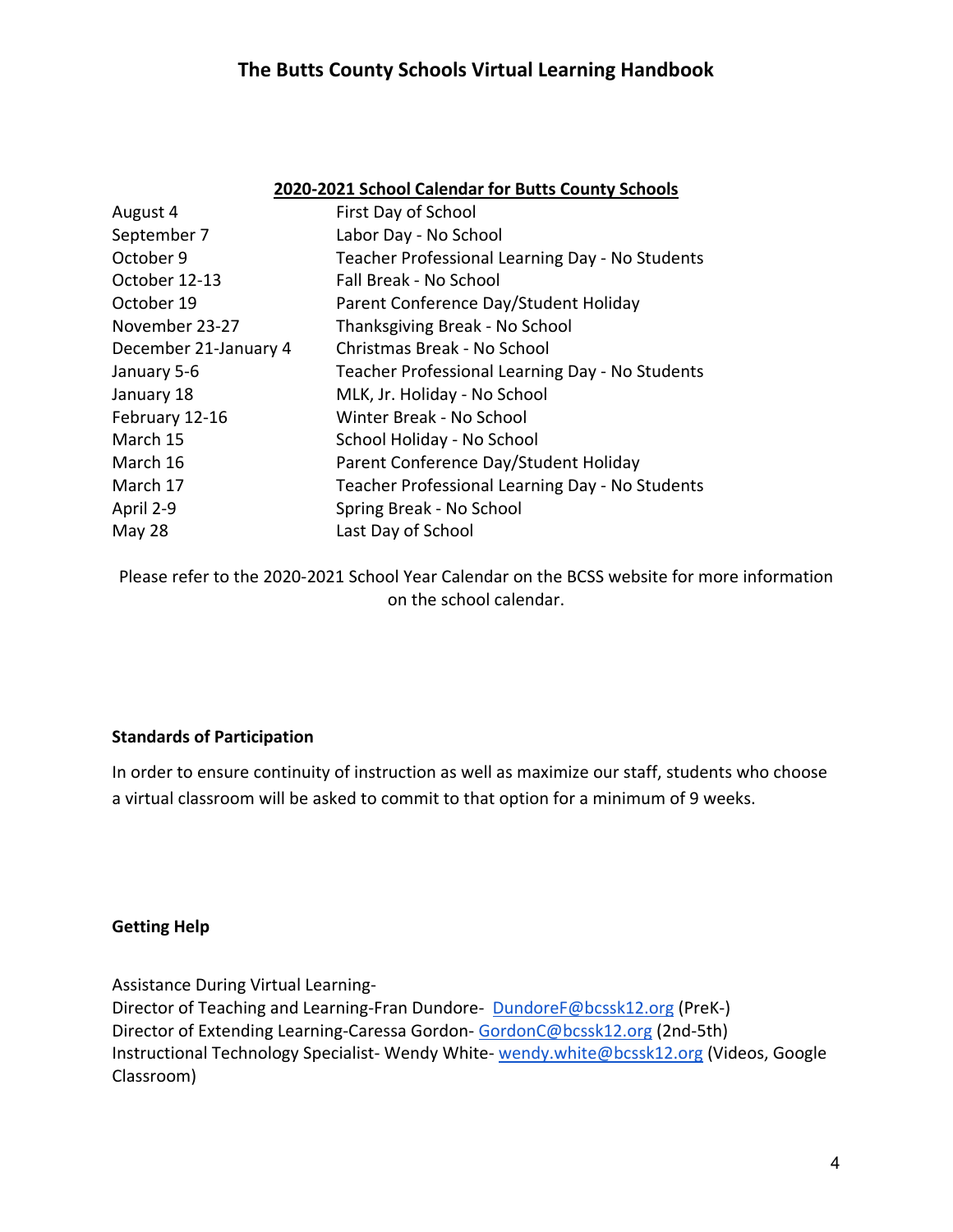| Daughtry Elementary     | <b>Brent Watts</b><br>brentius.watts@bcssk12.org          |
|-------------------------|-----------------------------------------------------------|
| Jackson Elementary      | <b>Heather Stamoules</b><br>heather.stamoules@bcssk12.org |
| <b>Stark Elementary</b> | <b>Shannon Daniel</b><br>shannon.daniel@bcssk12.org       |
| Henderson Middle School | Dr. Suzan Watkins<br>suzan.watkins@bcssk12.org            |
| Jackson High School     | <b>William Rustin</b><br>rustinw@bcssk12.org              |

### **Virtual Learning Contact Person**

#### <span id="page-4-0"></span>**Communication**

Effective communication is essential for building school-family partnerships. Positive communication between parents and teachers helps improve the academic performance of students.

You will be able to communicate with your child's teacher and with your school through the following formats:

- Google Classroom
- Virtual Meetings
- Email
- School Phone
- In-Person Meetings
- Infinite Campus Parent Portal
- Teachers will use Google Classroom, along with a variety of other virtual classroom formats for instruction in Grades PreK-12.

There is a lot of information that we need to get home to parents, and there are many ways we work to get you all the information you need: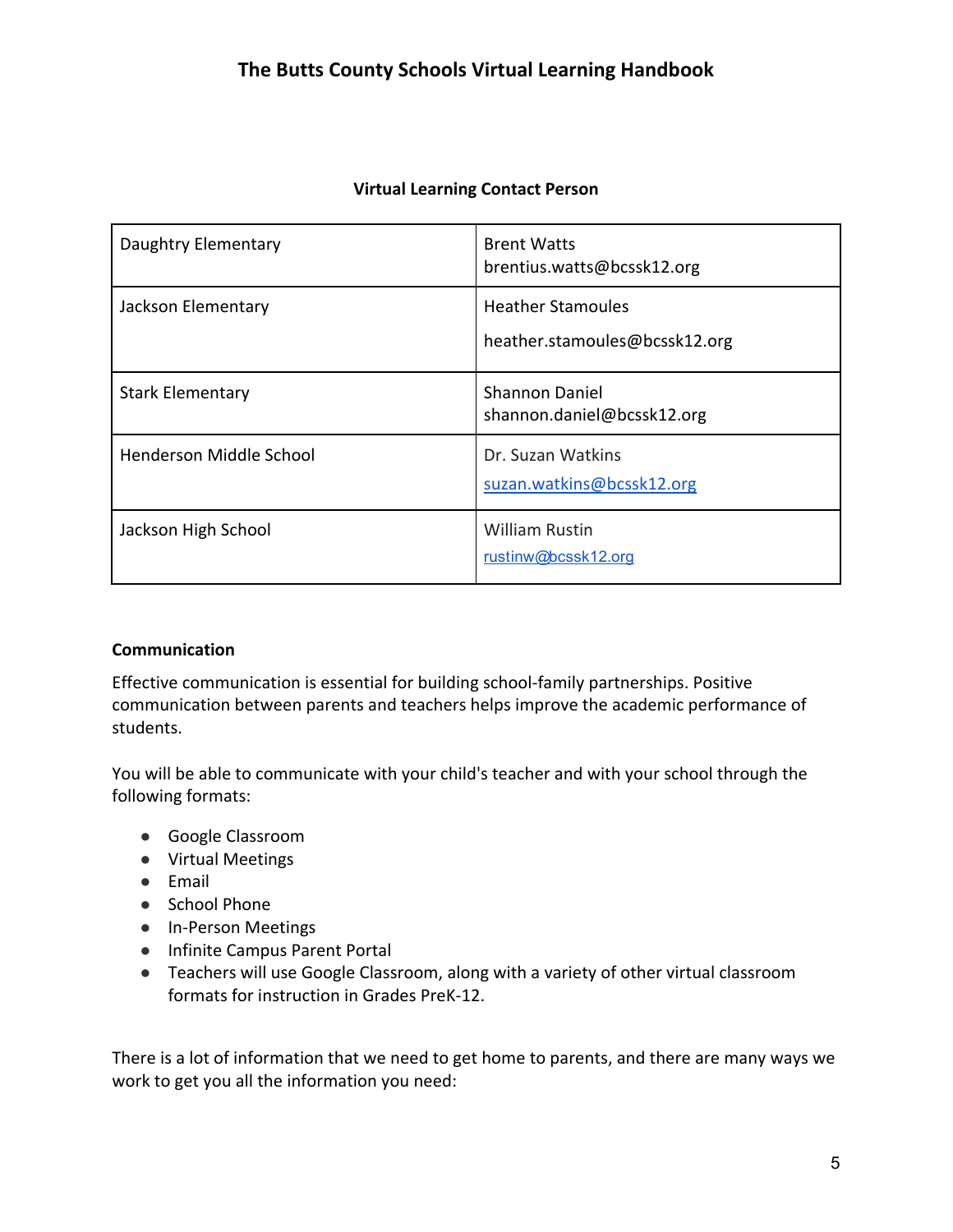- **Butts County Messenger:** Teachers will send emails as a means of communication between school and home. Emails will be sent home weekly, and will contain information such as the weekly learning focus, school announcements, and important dates.
- **BCSS Website:** Please visit our website for important updates and information. Our site can be located at<https://www.bcssk12.org/>
- **Infinite Campus Parent Portal:** You will receive a letter at the beginning of the school year giving you login information to your Parent Portal Account. Parent Portal allows you

to see your child's grades and attendance. You can access the Parent Portal from the link on our website. If you lose your login information, you can contact the data clerk at your home school.

| Daughtry Elementary School     | <b>Melissa Patterson</b><br>770-504-2356 |
|--------------------------------|------------------------------------------|
| Jackson Elementary School      | Iris Ivester<br>770-775-9480             |
| <b>Stark Elementary School</b> | Kim Moore<br>770-775-9470                |
| Henderson Middle School        | Lakunis Willis<br>770-504-2310           |
| Jackson High School            | Shirley Henderson<br>770-504-2340        |

### <span id="page-5-0"></span>**Admission and Withdrawal**

**Admission Butts County Schools:** All students must be registered at our Central Registration Location at 218 Woodland Way Jackson Ga. 30233. Once proper documentation is provided (birth certificate, immunization records, proof of residency, any prior school records, etc), Central Registration will issue documentation that guardians must bring to the school.

\_\_\_\_\_\_\_\_\_\_\_\_\_\_\_\_\_\_\_\_\_\_\_\_\_\_\_\_\_\_\_\_\_\_\_\_\_\_\_\_\_\_\_\_\_\_\_\_\_\_\_\_\_\_\_\_\_\_\_\_\_\_\_\_\_\_\_\_\_\_\_\_\_\_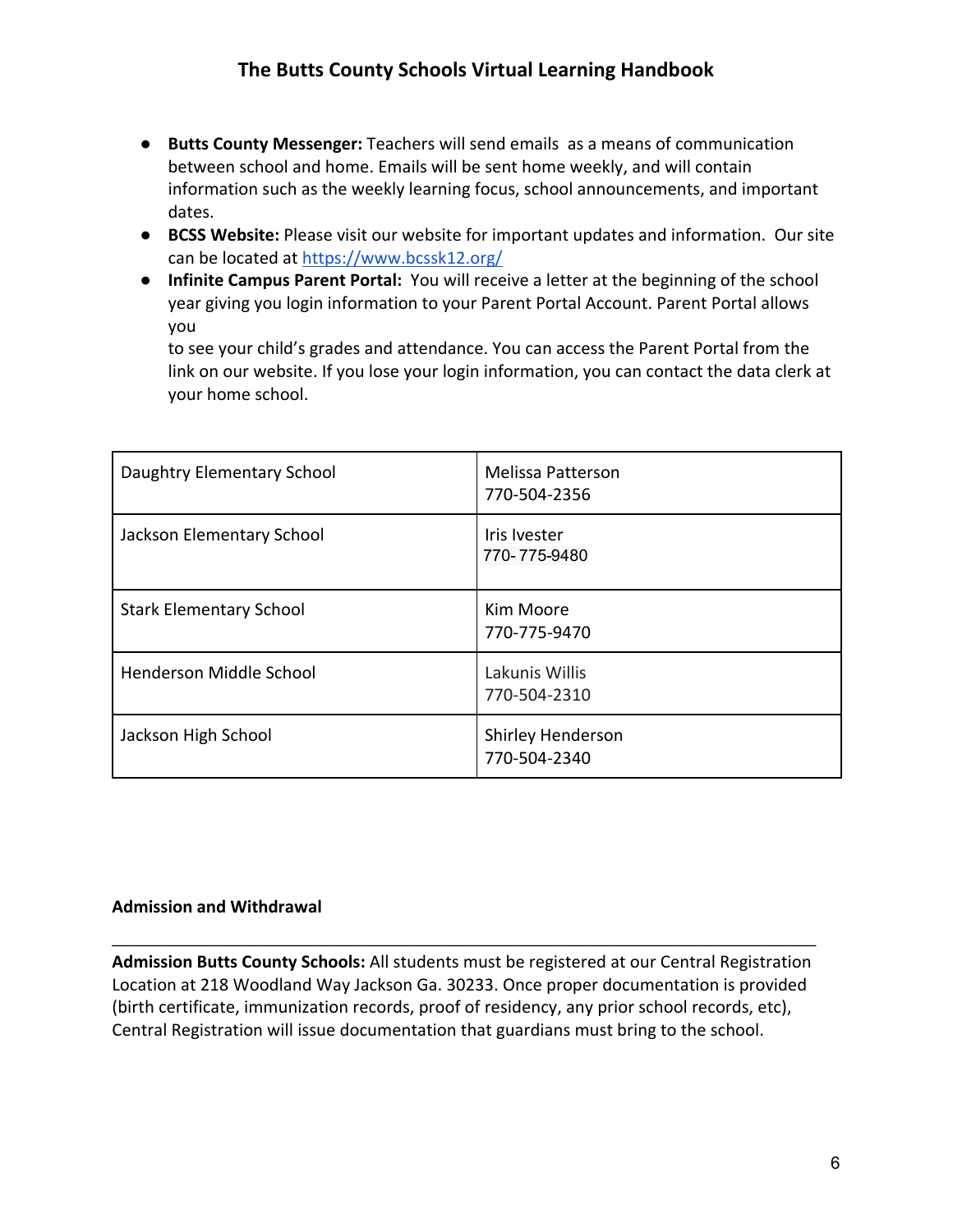**Withdrawal from Butts County Schools:** The guardian must come into the school with proper picture ID. The Records Clerk will provide an enrollment verification form to take to the new school so that records may be sent.

**Registration for Virtual Learning-**For students who wish to enroll in full-time Virtual Learning, please complete the enrollment form found on the [http://www.bcssk12.org/.](http://www.bcssk12.org/)

**Withdrawal from Virtual Learning-**In order to ensure continuity of instruction as well as maximize our staff, students who choose a virtual classroom will be asked to commit to that option for a minimum of 9 weeks. Contact your child's school before the end of the 9 week period if you would like to transition to face to face learning.

 $\mathcal{L}_\text{max}$  and  $\mathcal{L}_\text{max}$  and  $\mathcal{L}_\text{max}$  and  $\mathcal{L}_\text{max}$  and  $\mathcal{L}_\text{max}$  and  $\mathcal{L}_\text{max}$ 

### **Virtual Attendance Policy**

In the 2020-2021 school year, districts and schools will still be required to take student attendance and report student attendance data to the Georgia Department of Education. Students are considered to be in attendance when participating in active instruction and/or educational services from a school or district. This active instruction will occur through virtual/distance/remote learning. Teachers will take attendance daily, but the meaning of attendance changes—virtual learning attendance is more about ENGAGEMENT than physical presence.

Below are ways that we will collect attendance for distance/virtual learning (but are not limited to):

- Track student duration in online course and time spent in the online classroom/platform
- Track student log-in into online platform
- Track student attendance during live virtual instruction
- Track student submission of assignments and student/teacher interactions

Attendance will be taken in the virtual classroom in the following ways:

- Participating in Synchronous (real time) instruction
- Completing all assignments
- Logging into the virtual platform

The Butts County Schools Virtual Learning option is designed and intended to be a totally virtual learning environment. Instruction is primarily computer-based. Therefore, students can work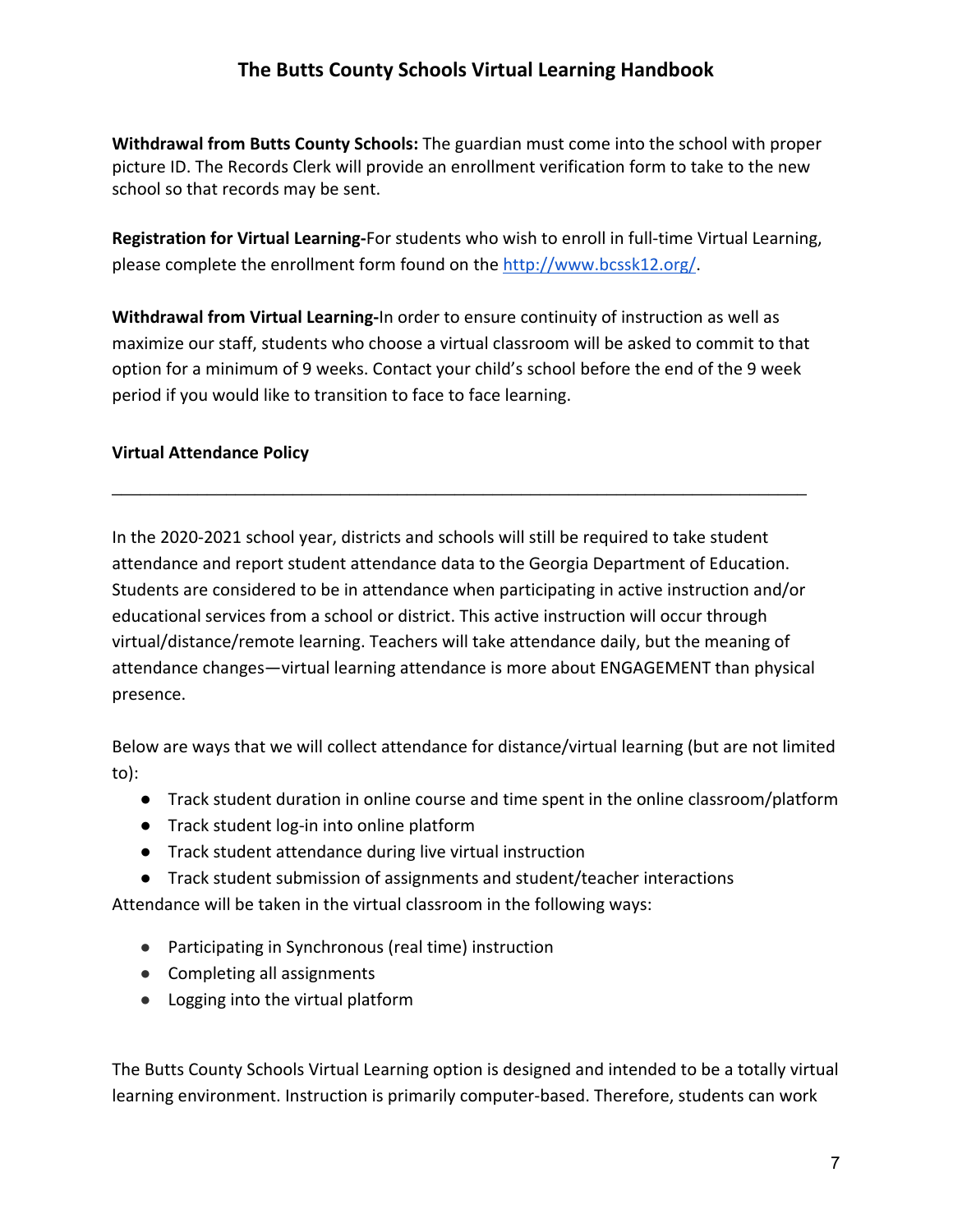anywhere there is an internet connection. Butts County Schools requires that students **work in their online courses daily**. Student progress will be monitored closely. Although flexibility in choosing instructional times is a huge advantage to the virtual option, students must maintain their progress in all courses.

**Full time** virtual students must meet attendance conditions. The Virtual Learning will track absentees daily. A student will be reported to truancy upon receiving excessive absences according to Butts County Schools guidelines. Once reported to truancy, a conference will be requested and held with the parent and student to determine if the student may need to return to their home-based school.

\*For information regarding the Attendance Guidelines, please refer to the BCSS Student Information and Code of Conduct 2020-2021.

#### <span id="page-7-0"></span>**Virtual Learning Structure**

#### **Synchronous Learning**

● 2-3 hours a day for Grades PreK-5, 3-5 hours a day for Grades 6-12; Monday - Friday

\_\_\_\_\_\_\_\_\_\_\_\_\_\_\_\_\_\_\_\_\_\_\_\_\_\_\_\_\_\_\_\_\_\_\_\_\_\_\_\_\_\_\_\_\_\_\_\_\_\_\_\_\_\_\_\_\_\_\_\_\_\_\_\_\_\_\_\_\_\_\_\_\_

● Participate in live virtual, teacher-directed instruction and individualized student support for language arts, mathematics, science, social studies, and specials/connections/elective classes. (If you are unable to participate live, each lesson will be recorded and available in a digital format.)

#### **Asynchronous**

- 2-3 hours a day for all grade levels; Monday Friday
- Complete independent work which will engage you in critical thinking and problembased activities and projects assigned by the teacher(s) for language arts, mathematics, science, and social studies, and specials/connections/elective classes.

#### **Flex Time - Grades PreK-5**

- Student/Family Choice
- Reading aloud and independent reading for pleasure:
	- PreK: 15 mins
	- Grades 1-2: 20 mins
	- Grades 3-4: 25 mins
	- Grades 5-6: 30 mins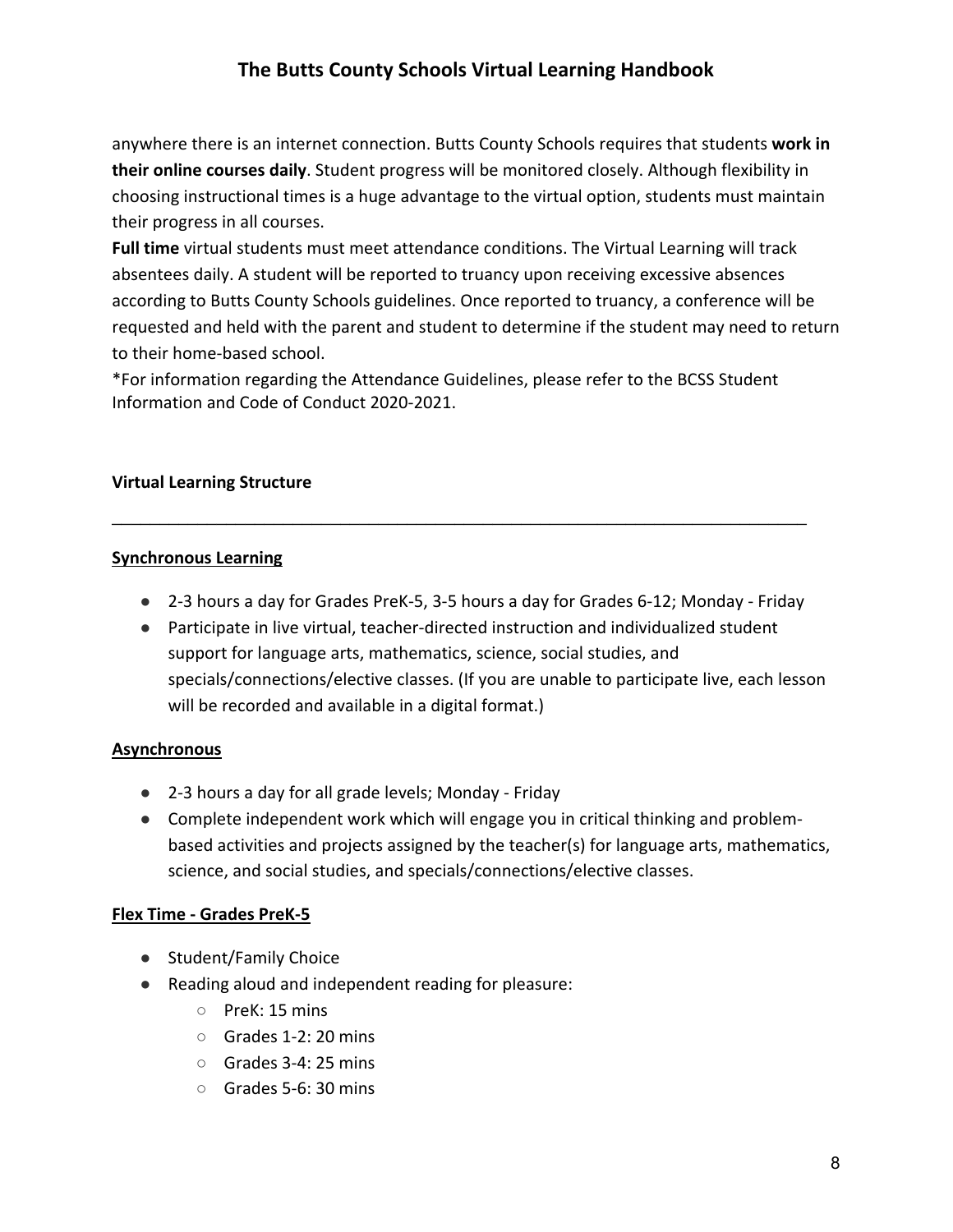● Be active. Explore your personal interests/passions.

#### **Edgenuity - Grades 6-12**

Students in grades 6-12 will use Edgenuity as their primary virtual classroom. Edgenuity is a self-paced learning management system that allows students to spend more time on what they need and less time on content they've already mastered. Course content is aligned to state standards and can be customized to meet the needs of individual students. Each student in the Edgenuity classroom will be monitored and supported by a content area teacher at his/her home school.

 $\_$  , and the contribution of the contribution of  $\mathcal{L}$  , and  $\mathcal{L}$  , and  $\mathcal{L}$  , and  $\mathcal{L}$  , and  $\mathcal{L}$ 

Butts County Schools Virtual Learning courses consist of assignments, quizzes, unit tests, and exams. Students may be required to come in for certain district and state-mandated testing. In the case of unsatisfactory student progress in the Edgenuity platform, the teacher assigned by your child's home school as well as other members of the Butts County Schools Virtual Learning Staff will make every attempt to schedule a conference with you and your child to provide assistance either in a face-to-face format or virtually. If cases where students do not take advantage of the help offered, we reserve the right to require students to come in for assistance.

#### <span id="page-8-0"></span>**Grades and Grade Reporting\***

**Progress Reports** will be available every 4 ½ weeks in the Infinite Campus Parent Portal. **Report Cards** will be available at the end of every nine weeks in the Infinite Campus Parent Portal.

 $\_$  , and the set of the set of the set of the set of the set of the set of the set of the set of the set of the set of the set of the set of the set of the set of the set of the set of the set of the set of the set of th

\*Contact your child's home school to set up an Infinite Campus Parent Portal Account.

You will receive updates on your child's progress every 4.5 weeks through progress and report card grades. You can check your child's progress at any time by using your Infinite Campus Parent Portal account. You will also get regular updates from your child's teacher. Parents now have online access to grades and attendance through our Infinite Campus parent portal. This allows parents to keep tabs on grades and attendance. If you have questions about your child's grades, please contact the appropriate teacher. If you have technical questions,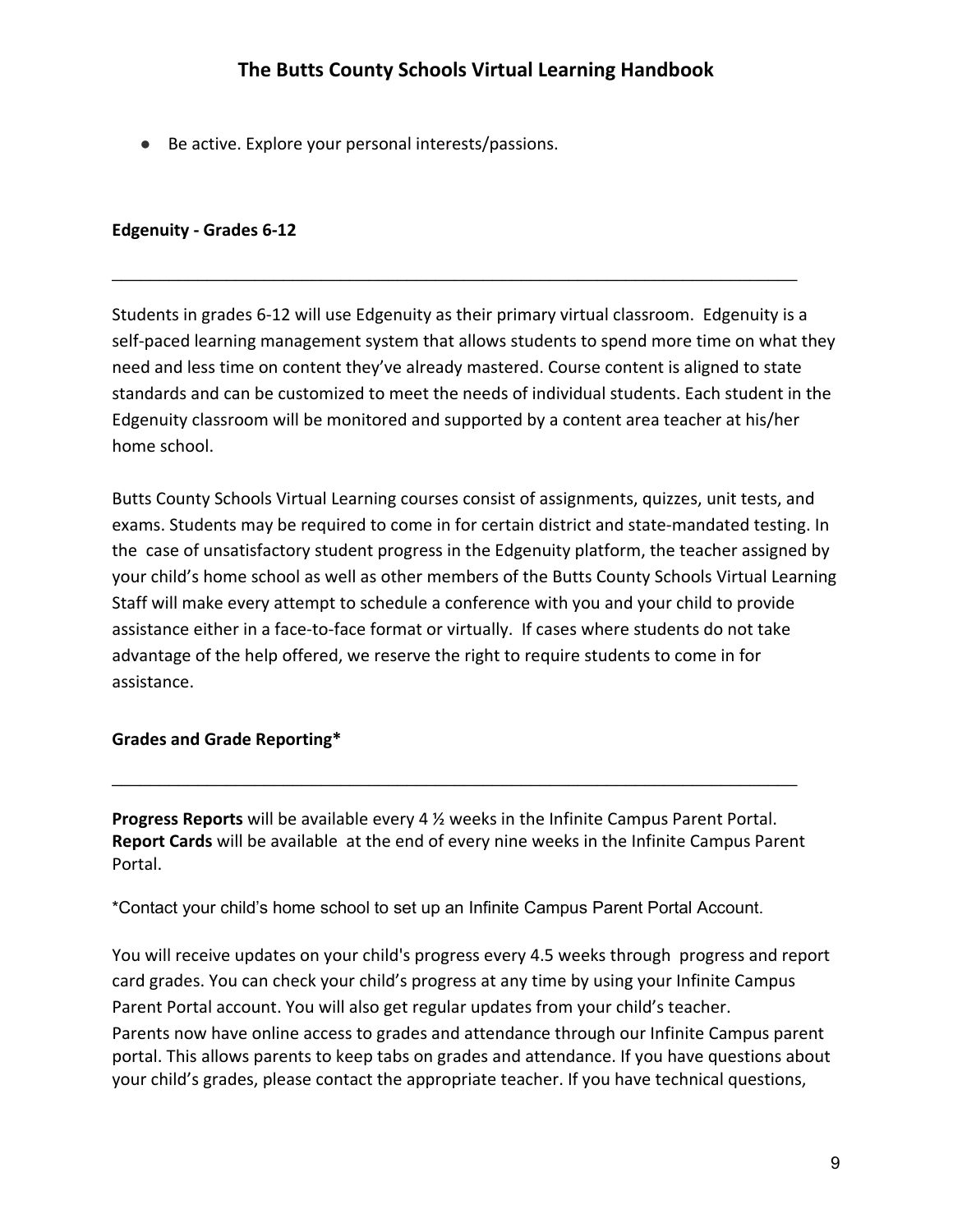please contact the data clerk. The parent portal can be accessed at: [campus.butts.k12.ga.us/campus/portal/butts.jsp](https://campus.butts.k12.ga.us/campus/portal/butts.jsp)

### Grading System

The following grade equivalencies are used for all classes:

$$
A = 90-100B = 80-89C = 70-79Failing = 69 and below
$$

Notification of Grades and Student Progress

Parents and students are able to review grades and percent completion of courses at all times by accessing their Infinite Campus Portal account. Progress and 9 weeks grading reported in the Infinite Campus Portal

### **Academic Integrity Policy:**

All scored assignments and assessments are assumed to be the student's original work. A student shall not cheat in any form, whether using the ideas, knowledge, words, or visual images of another individual.

You will:

- complete assignments and/or assessments alone;
- not copy or redistribute any part of the assignments and/or assessments in any way electronically, verbally, or on paper;
- take the assessments without any aids meaning you may not use textbooks, references, or other materials (printed or electronic) – unless your teacher or the specific assessment otherwise instructs you to;
- be allowed to use their own personal notes to takes quizzes, tests, and exams (no screenshots or previous quizzes/tests);
- not log in to a second course or open course related materials on another browser on another computer; and
- not confer with others (students, family members, teachers, or acquaintances) either in person or through electronic communication, during assessments. An Integrity Policy will need to be signed by the student, parent/guardian, home district, and supervising adult. Consequences for failure to meet the Academic Integrity Policy are as follows: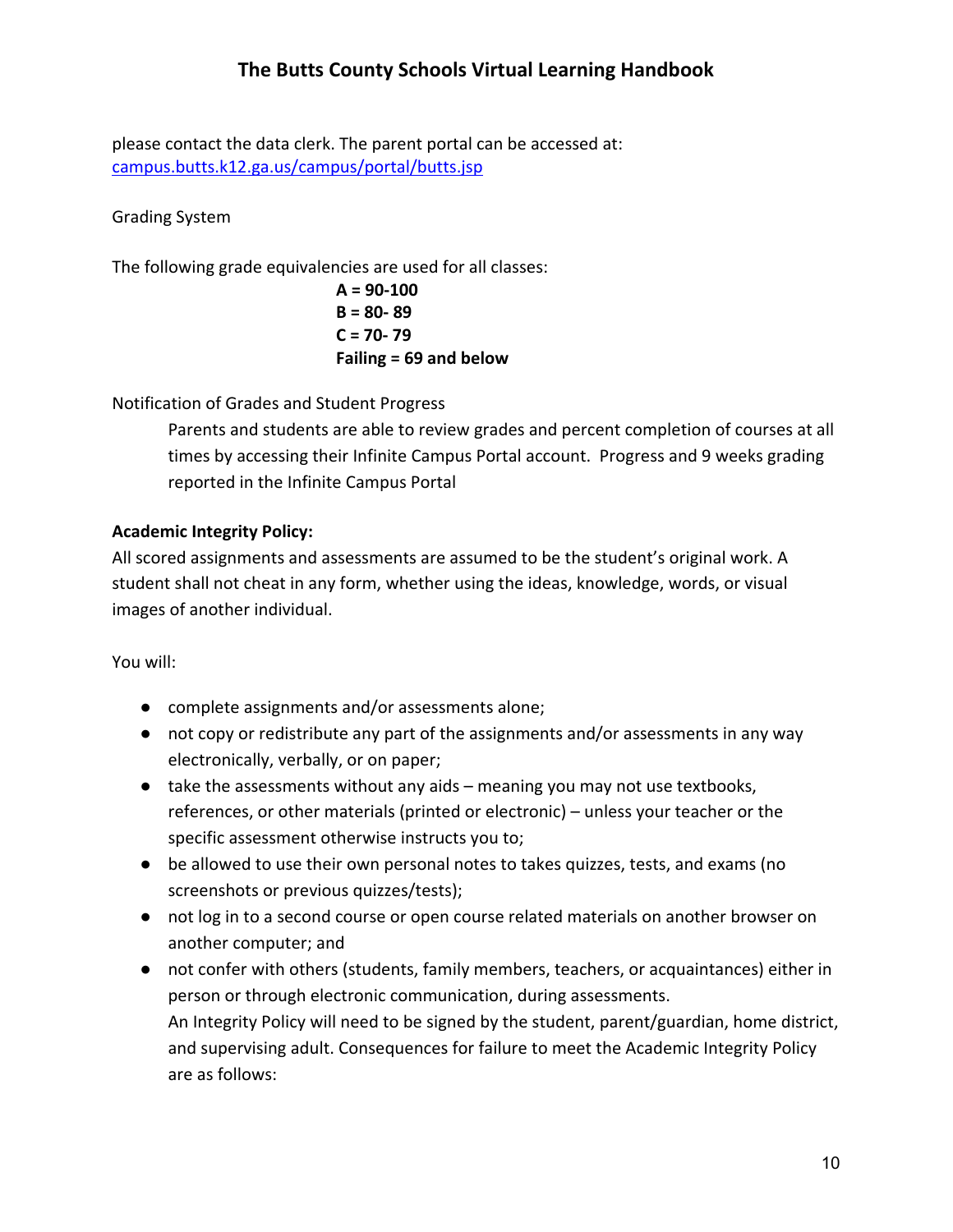**1st offense**: Student will be counseled at school level with parent/guardian. Student will be given a second chance to complete the assignment.

**2nd offense**: Student will be counseled at school level with parent/guardian. Disciplinary actions may result. An alternative assignment will be given.

**3rd offense**: Student will be counseled at school level with parent/guardian. Disciplinary actions will result. Student will be given a zero on assignment.

**4th offense** (for virtual courses): Student will be counseled at school level with parent/guardian. Disciplinary actions will result. Student will be given a zero on assignment. Student is no longer eligible for enrollment in any virtual courses.

#### Retakes

A student requesting a retake must complete a request form. **Retakes will only be allowed if a student is on pace in their course(s) or completed the course**. Only one assignment can be reset at a time. Only one request form can be submitted at a time.

#### Academic Awards

Because of the flexible nature of online virtual instruction, it is not practical to make honor roll designations until courses are completed. We will use final grades to determine honor roll and End of Year Scholars.

#### **Graduation Requirements**

 Graduation requirements have not changed. The school district expects seniors to meet all graduations requirements as described in School Board Policy 4030, Graduation Requirements.

#### <span id="page-10-0"></span>**Special Education**

Families of Students with Disabilities who elect the Virtual Learning option, IEP teams will meet to discuss IEP services and develop a Distance Learning Plan that will outline the supports and services that the student will receive through this elected option. The Distance learning Plan is not meant to replace the students' IEP. Students may receive related services (OT, PT, VI, DHH, VI) will receive these services as indicated in the IEP to the extent possible. Students with disabilities will continue to have a case manager that will provide IEP supports/services to the greatest extent possible and adapted to the Virtual Learning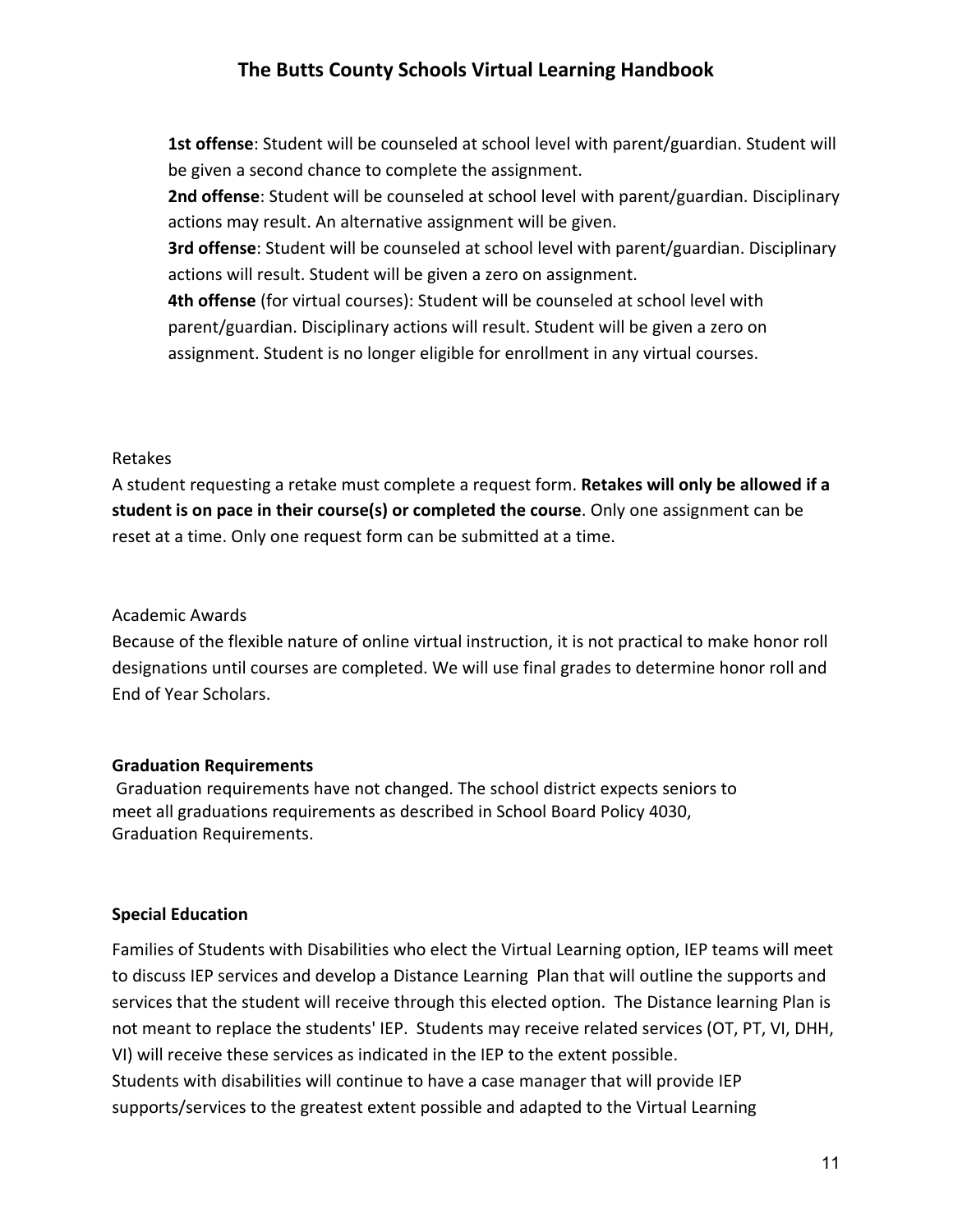environment. Some of the supports are services are, but not limited to: Evaluation, Assistive Technology, Virtual IEP meetings

\*The district can not guarantee that all classes, programs, services and supports will be available in a remote learning environment. Your choice to participate in Digital Learning may result in decreased or altered special education supports and services.

#### **504 Students**

Families of students with a Section 504 Plan who elect the Virtual Learning option, 504 teams will meet to discuss accommodations that would be provided. Accommodations for Distance Learning may look different due to the

#### <span id="page-11-0"></span>**Breakfast and Lunch Options**

The Butts County Schools School Nutrition Department will be providing meals for students via our meal bus routes and at school bus ramps beginning on August 4. Meal packages Monday - Wednesday will include one breakfast and one lunch. Thursday meal packages will include two lunches and two breakfasts. Students should be present in order to receive meals.

Students can receive meal packages Monday - Thursday at your child's school bus ramp from 12 PM - 1 PM. Please see the map below for times on the bus routes at:<https://www.bcssk12.org/>

Students who are unable to receive meals at the bus ramps or via bus routes may contact Ms. Susan Sarsany for additional assistance.

Susan Sarsany sarsanys@bcssk12.org (770) 504-2300 ext. 1400

### <span id="page-11-1"></span>**Chromebook and Connectivity Information**

Acceptable Use of Computers and Electronic Communications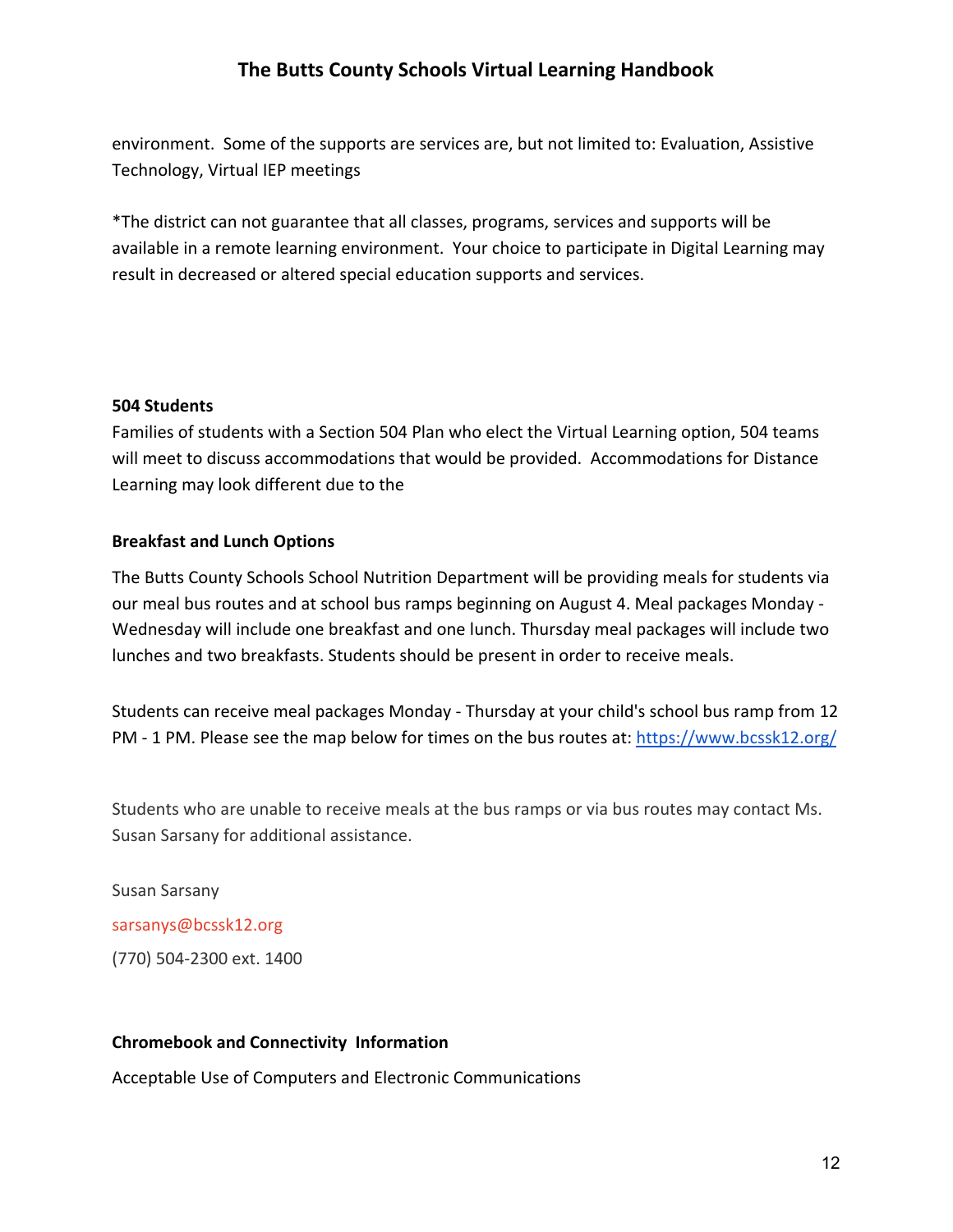### What is expected?

Use of a computer, electronic device,and/or the Internet or school computer network for anything other than instructional purposes; includes,but not limited to, the unauthorized use of a computer, electronic device (includes cellular phones,computer watches, iPods, tablets, etc.), and/or the Internet or school computer network with the intention of deleting, obstructing, interrupting, altering, damaging, or in any way causing the malfunction of the computer, network, program(s) or data, and any violation of the school computer use policy.

Students are responsible for appropriate behavior on the school's computer network just as they are in a classroom. Communications on the network are often public in nature. General school rules for behavior and communications apply. It is expected that users will comply with district standards and the specific rules set forth below. The use of the network is a privilege, not a right, and may be revoked if abused. The user is personally responsible for his/her actions in accessing and utilizing the school's computer resources. The students are advised never to access, keep, or send anything that they would not want their parents or teachers to see.

Inappropriate materials or language - Profane, abusive or impolite language should not be used to communicate nor should materials be accessed which are not in line with the rules of school behavior. A good rule to follow is never view, send, or access materials that you would not want your teachers and parents to see. Should students encounter such material by accident, they should report it to their teacher immediately.

### Chromebook Checkout Procedures

In the unlikely event that a device breaks or stops working, lessons/activities may be accessed from any internet connected device such as phones, tablets, ipads.

If a student does not have access to another device, you may check out a device from your child's school. Just like when your child is on campus everyday, technology support personnel will be available for support.

Computer Loan Students will be loaned a laptop by Butts County Schools Virtual Learning.

Chromebook Loaner Agreement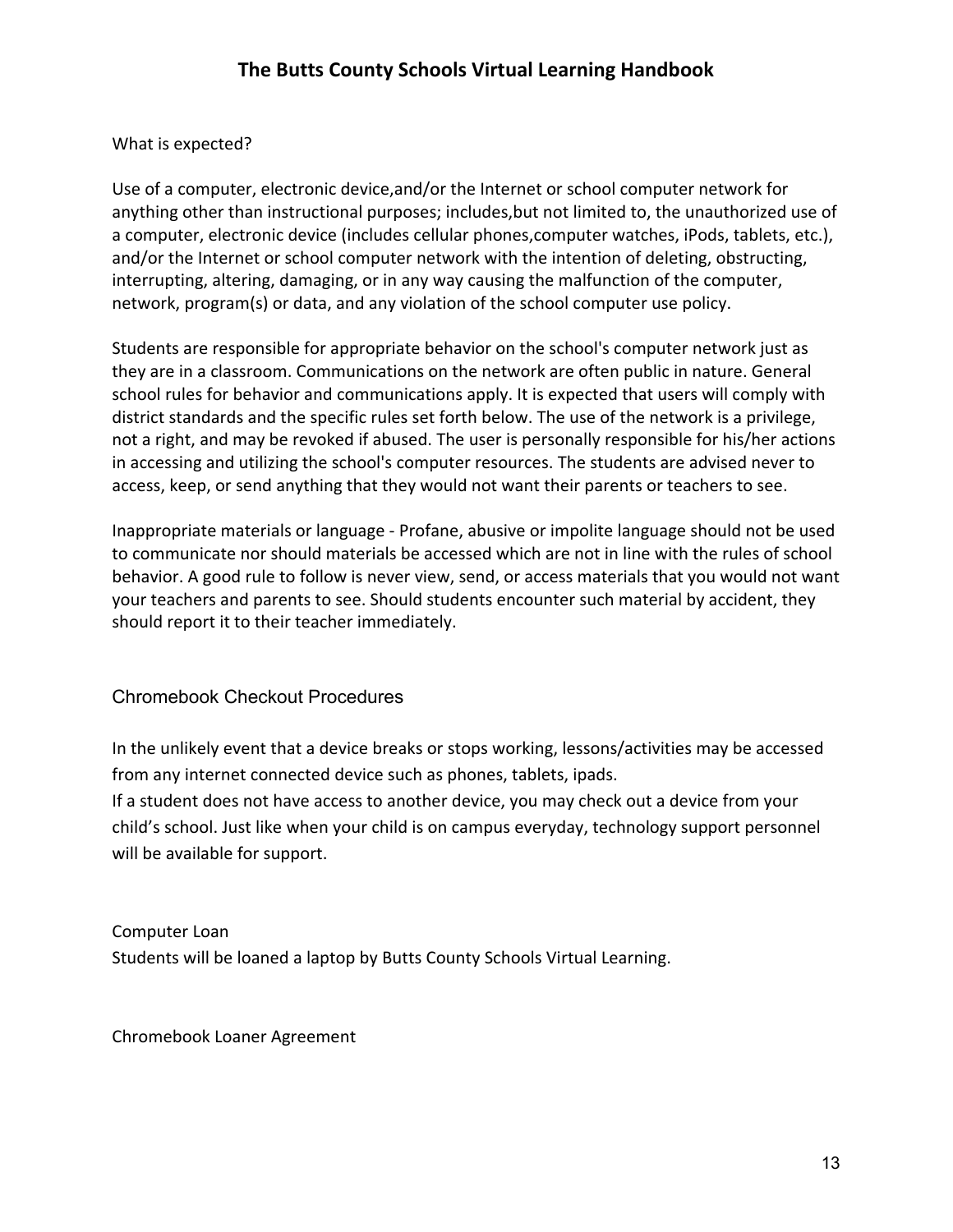In addition to the provisions of the BCSS Student Internet/Computers policy, the following item apply to students participating in the BCSS Chromebook Checkout Program.

- 1. Parents will provide a safe, clean, & dry place for students to use & store the Chromebook at home.
- 2. Students will keep their Chromebook clean. No attached stickers (which leave sticky residue) or other items that might deface or damage the Chromebook finish, screen, or other components.
- 3. No attempts will be made to modify, reconfigure, take apart, or repair the Chromebook.
- 4. Students will use their Chromebook for academic purposes only.
- 5. Students will only use BCSS-Chrome student wireless network connections at school and will not connect to any cellular network or non-district wireless access point while at school.
- 6. In the event of loss or damage either to the device or an accessory, parents may be billed for the actual cost of repair up to the full replacement cost of the Chromebook (not to exceed \$350).
- 7. If your child's Chromebook is lost, stolen, or damaged, please notify your teacher at your earliest opportunity. The district may attempt to find it or permanently disable it.
- 8. The Chromebook is monitored and can be examined at any time by BCSS.
- 9. By signing this form, my child and I agree to abide by the BCSS Chromebook Loaner Agreement and I assume financial responsibility for the Chromebook for the duration of the time I have possession of the device.
- 10. I also understand that it is impossible for the Butts County School System to restrict access to all controversial or inappropriate materials and I will not hold the district responsible for materials acquired at school or at home.

Device Information - Make: Model: Model: Serial  $\#$ :

\_\_\_\_\_\_\_\_\_\_\_\_\_\_\_\_\_\_\_\_\_\_\_\_\_\_\_\_\_\_\_\_\_\_\_\_\_\_\_\_\_\_\_\_\_\_\_\_\_\_\_\_\_\_\_\_\_\_\_\_\_\_

If there is existing damage note here: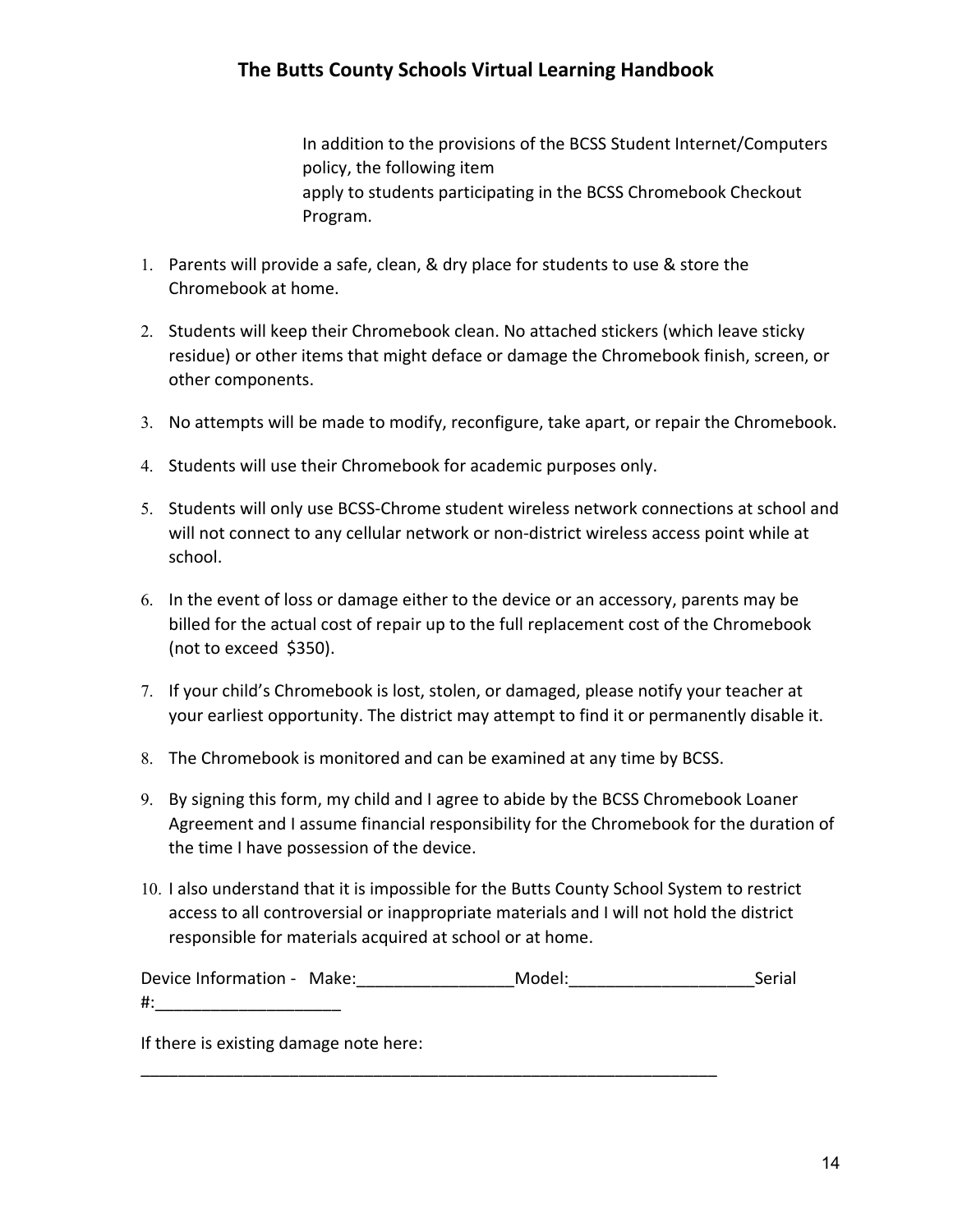| <b>Printed Name of Parent</b>  | <b>Parent Signature</b> |           | Date |
|--------------------------------|-------------------------|-----------|------|
| <b>Printed Name of Student</b> | Student                 | Signature | Date |

## The following is list of charges that will be incurred for damaged, lost, or stolen computers:

| <b>Total Replacement</b> | <b>Fee Charged</b> |
|--------------------------|--------------------|
| <b>Chromebook</b>        |                    |

| Support for Chromebooks |  |
|-------------------------|--|
| $(678)$ 685-1864        |  |

### **Connectivity Resources**

All Butts County Schools will have wifi enabled in the parking lots of the building. Guests can connect to the Network ID - *BCSS-Guest* with no password.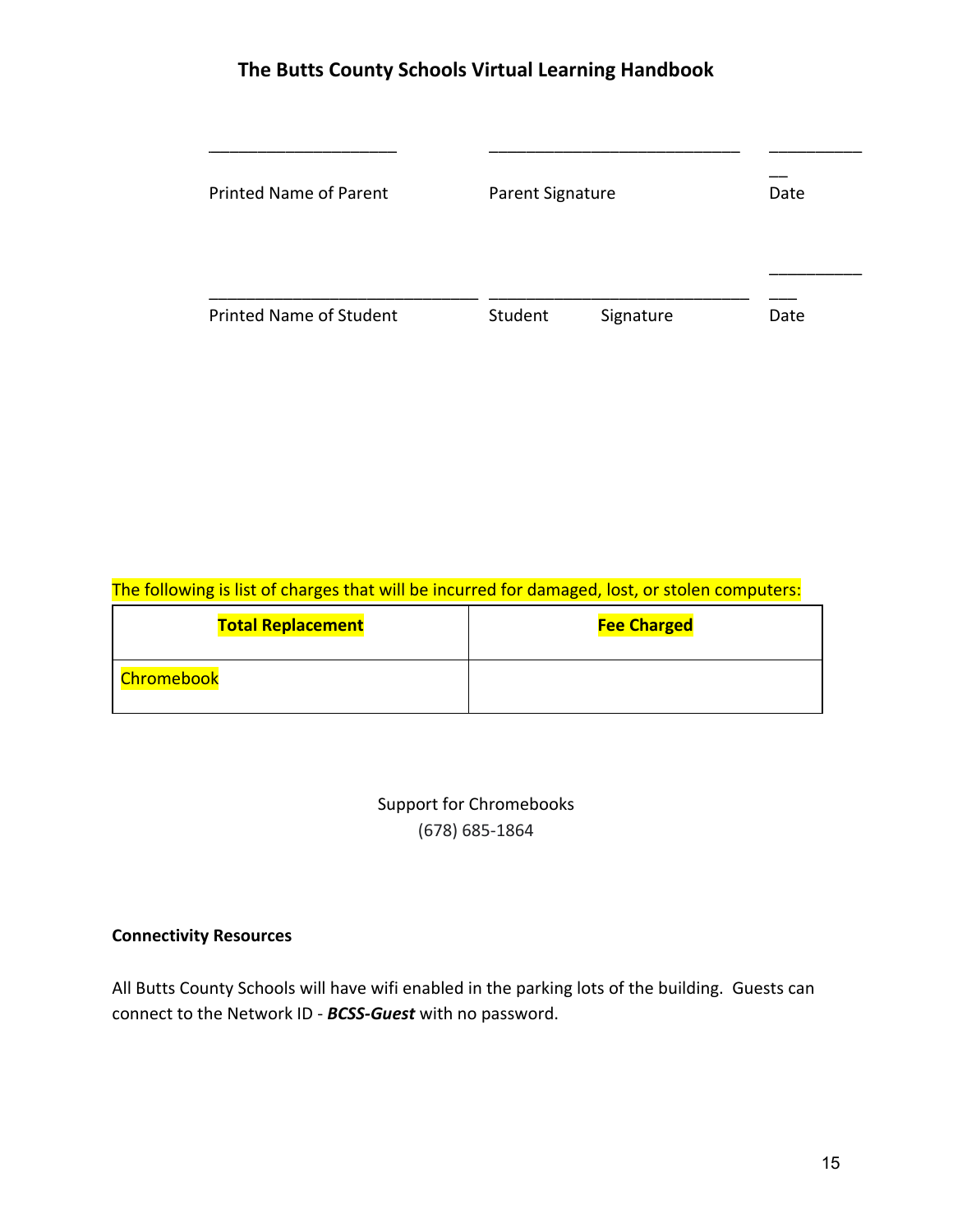We are working to acquire devices that will turn BCSS school buses into mobile hotspots. Buses will be deployed to strategic points in the community as access points. We will publish the finalized list of hot-spot sites to our website [www.bcssk12.org.](http://www.bcssk12.org/)

### **Additional resources for Wifi access**

### **The City of Flovilla**

has created a guest WiFi account through our internet provider, Charter Communications. The purpose of this is to allow for students in Butts County, who do not have internet access, to have an opportunity to access and complete their online assignments.

City hall- parents/students can park in the city parking lot (308 Heard Street) and access the city of Flovilla guest WiFi account from their personal devices. Under the WiFi options, the CityofFlovillaGuest account should be selected.

The password to this account is: cityofflovilla (All lower case)

If parents/students have questions, please contact city hall at 770-775-5661.

### **AT&T is Making Public Wi-Fi hotspots available to everyone:**

Select att-wifi or attwifi from your list of available wireless networks.

### **Spectrum**

has free Internet for families in need: <https://www.spectrum.com/browse/content/spectrum-internet-assist>

Charter will also offer free Spectrum broadband and Wi-Fi access for 60 days to households with K-12 and/or college students who do not already have a Spectrum broadband subscription and at any service level up to 100 Mbps. To enroll call 1-844-488-8395. Installation fees will be waived for new student households.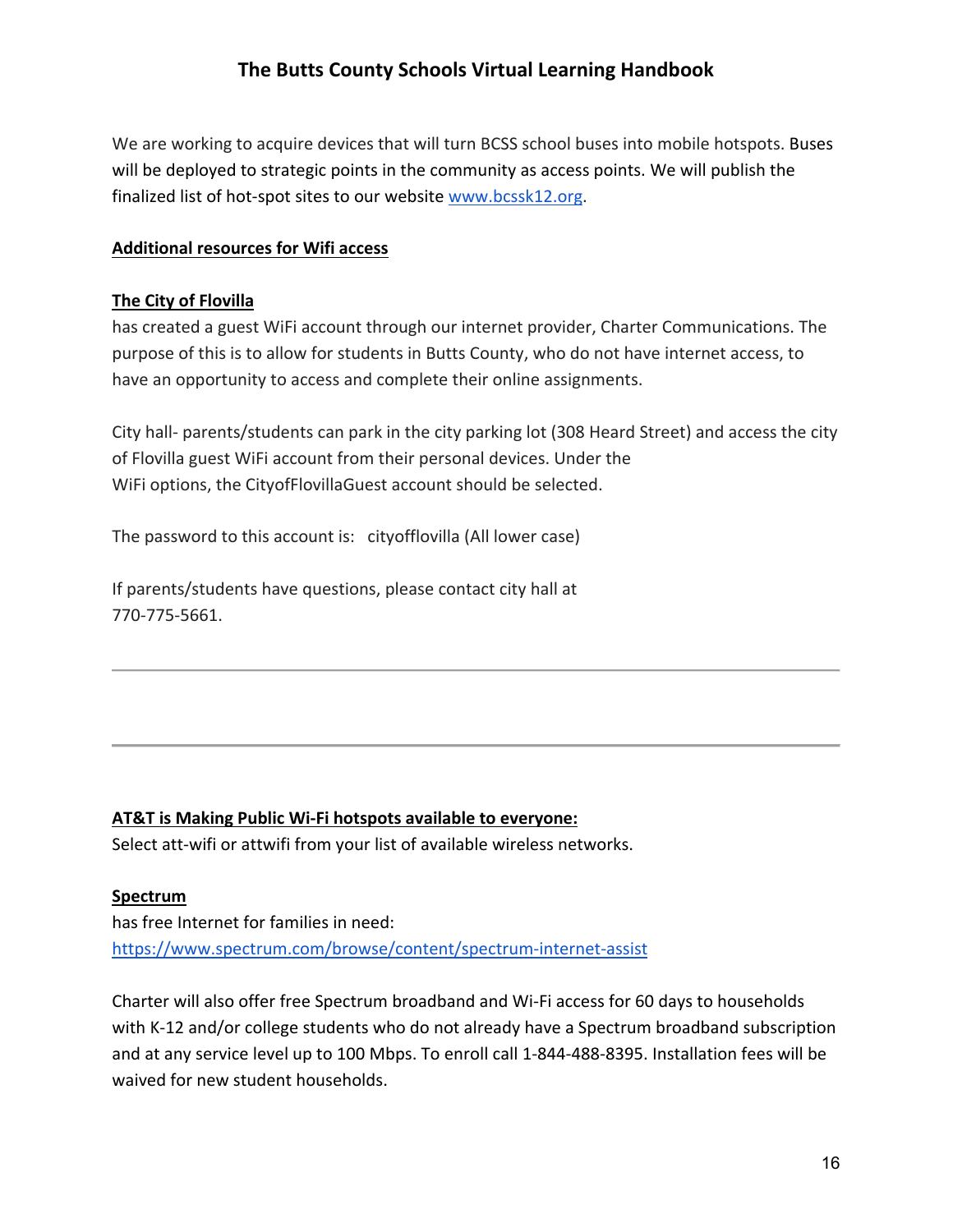#### **Xfinity Wifi Access Locations**

[www.xfinity.com/wifi](http://www.xfinity.com/wifi)

Xfinity WiFi Free For Everyone: Xfinity WiFi hotspots across the country will be available to anyone who needs them for free – including non-Xfinity Internet subscribers. For a map of Xfinity WiFi hotspots, visit www.xfinity.com/wifi. Once at a hotspot, consumers should select the "xfinitywifi" network name in the list of available hotspots, and then launch a browser.

#### <span id="page-16-0"></span>**Clubs and Athletics**

Since Butts County Schools Virtual Learning Opportunity is an extension of your local school, students are allowed to participate in all clubs and athletics offered at the local schools. Please refer to your assigned schools handbook or website for additional information.

#### Athletics/Extracurricular Eligibility

Students are expected to pass 5 out of 6 classes in middle school and 3 out of 4 at the high school during the semester preceding the activity in order to be eligible to participate in athletics or school sponsored activities. Students who are failing one or more courses, who have poor attendance, and/or who are not meeting behavior

expectations at any time may result in the student athlete not being able to participate in athletic contests until their grades, attendance, and/or behavior improve. A student is eligible to participate one (1) year at each grade level. For additional questions regarding athletics, you may contact your home school's Athletic Director/Title IX Coordinator.

Jackson High School:Michael Moody, [Michael.Moody@bcssk12.org](mailto:Michael.Moody@bcssk12.org) Henderson Middle School: Bill Glass, [glassb@bcssk12.org](mailto:glassb@bcssk12.org)

#### Costs for Participation in BCSS Athletics and Extra-Curricular Activities

In BCSS, we encourage all students to engage in extra-curricular activities, such as Grades 6-12 school athletics, clubs, fine arts, and career/technical educational activities. We believe that student engagement in these activities improves academic performance and school climate. As a result, students are not required to "pay to participate" in these programs. A student's inability to pay for participation costs shall not disqualify him/her from participating and shall not affect his/her status or playing time in the organization.

With that said, students may be required to pay for any uniform item, clothing item, or equipment item that they will retain private ownership of once the activity is concluded. To help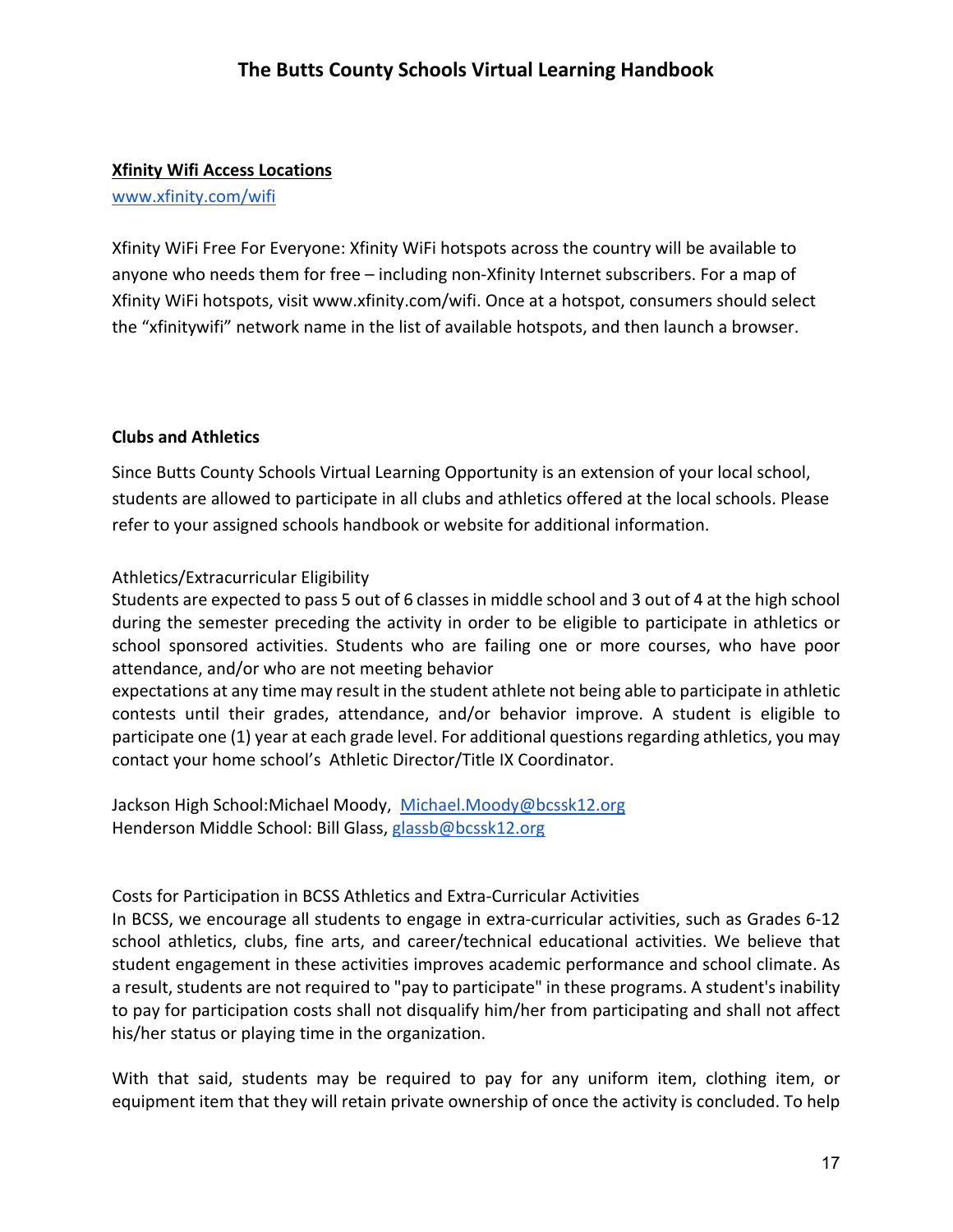the student and family with these costs for items that the students will own, most extra-curricular programs may coordinate fundraising opportunities to raise funds to reduce/eliminate these costs, and these fundraising opportunities will be coordinated and governed by the principal/athletic director, head coach or sponsor, and/or relevant booster organizations.

It is also possible that certain travel costs for some programs (like hotels and travel for events like national and state-level competitions) will require costs to be paid by students, and program fundraising efforts may also be implemented and required by those programs to reduce or eliminate those costs as well.

Required uniforms, safety equipment, and other relevant items that remain in the ownership of BCSS will be provided at no cost to the student.

#### **Virtual Classroom Behavior**

While our online learning environment affords students the opportunity to attend class anywhere, it is our expectation that all students conduct themselves in a respectful manner during live sessions, as you would in a face to face classroom.

The following guidelines outline our behavioral expectations in the virtual classroom environment:

- Each student enrolled in Butts County Schools Virtual Learning Opportunity is solely responsible for the content posted through his/her login and account activity. Sharing or using your username and password with others or using other's usernames and passwords is strictly prohibited.
- Show respect for yourself, others, and property.
- Make sure you are in a setting conducive to learning such a home office, kitchen table, or personal desk. For example: A student should not attend live sessions from their beds unless medical reasons or disabilities necessitate that they do so.
- Please be sure to eliminate outside distractions, such as televisions and radios.
- If you have a cellphone, make sure it is on silent during the class session.
- Refrain from using inappropriate/ offensive language in the chat, on the whiteboard, or on the microphone.
- Do not share personal information and/or contact information. Do not post pictures, images, websites, or links to inappropriate or illegal content on the virtual learning tools.

BCSS faculty reserve the right to remove any student from live class sessions due to inappropriate or distracting behavior. Teachers are authorized to give verbal warnings, written reprimands, and refer students to school administration.

#### **Dress Code Standards**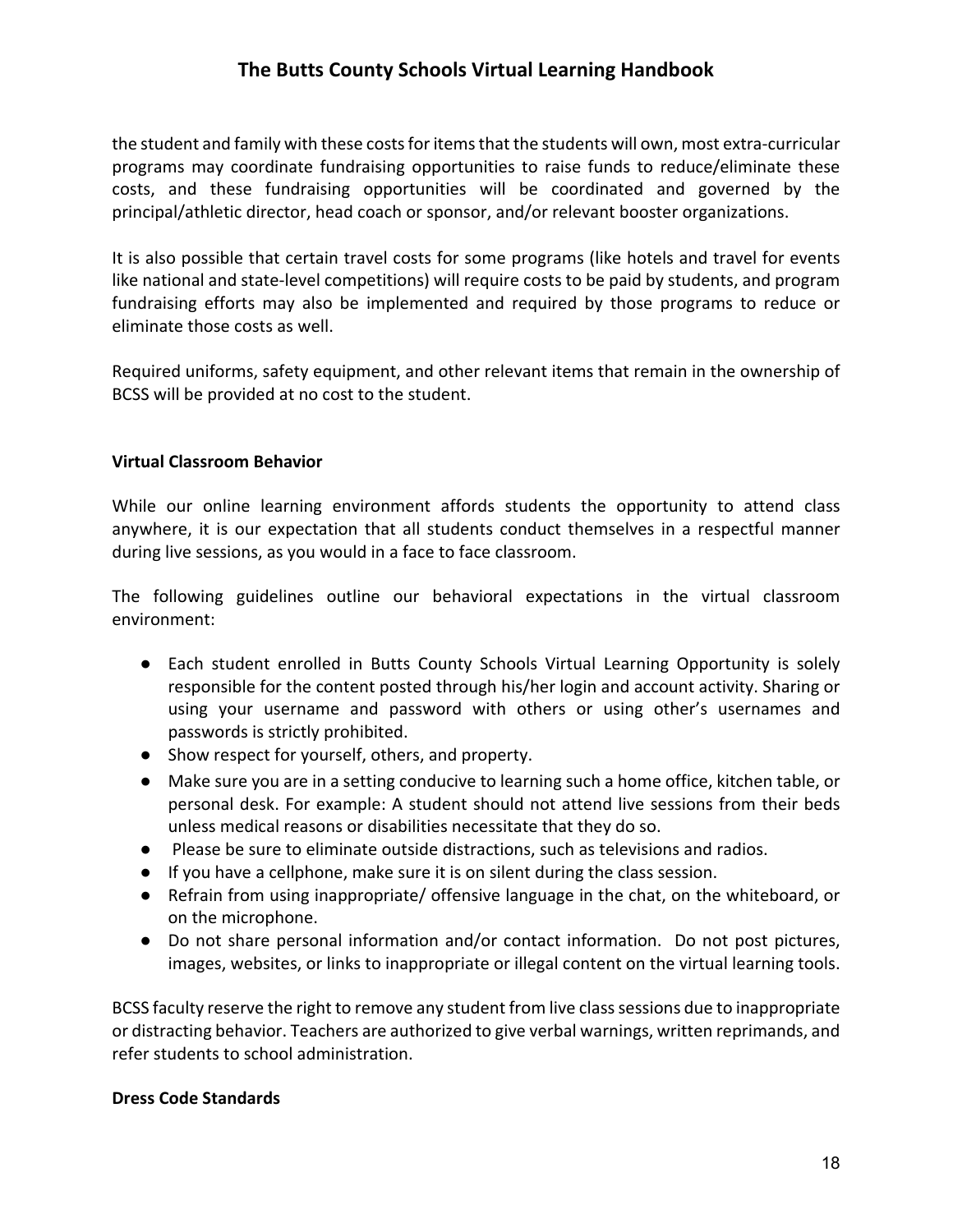We are committed to providing our students with a safe, respectful learning environment, free from distractions. This includes our virtual learning environment. When participating in live class sessions or attending in-person events, students are expected to dress in a manner that is supportive of learning and appropriate to the setting.

When on camera, the rules below apply to all parts of the student that may be visible to those receiving the image. Clothing and accessories which interfere with, distract from, or further impede student learning are not allowed. Prohibited articles of clothing and accessories include but are not limited to the following:

- Any articles that may reasonably be considered a safety hazard or potential weapon.
- Garments that expose the midriff , see-through or mesh clothing,halter or tank tops, pajamas, sleep or loungewear. More specifically, shirts, blouses and dresses must cover the abdomen, back and shoulders.
- Shirts/ tops must also cover the waistband of pants, shorts or skirts, with no midriff visible while standing or while bending over.
- If wearing bike shorts (or something similar), then the top worn must fall to mid- thigh.
- If wearing leggings, then the top worn must fall to mid-thigh.
- Hats, caps and other head apparel should not be worn except for religious or medical purposes.
- Clothing and accessories may not display any of the following:
	- ❏ Racial or Ethnic slurs
	- ❏ Hate Speech
	- ❏ Gang Affiliation
	- ❏ Vulgar, sexually explicit or suggestive language/ images
	- ❏ Products such as alcohol, tobacco or illegal drugs
- When at school sponsored in-person events, meetings, conferences, testing, or receiving educational support services the virtual school's student dress code rules apply in their entirety.

Staff members reserve the right to determine what constitutes appropriate or inappropriate dress for the virtual learning setting. In matters of opinion, the judgement of school administration shall prevail.

#### **Butts County School System Code of Conduct**

#### **Discipline Code Rules**

**Rule 1: Disruption and Interference with School – No student shall cause the disruption of any** school mission, process, or function, or engage in any such conduct in any manner, whether that be by the use of violence, force, noise, coercion, threat, intimidation, fear, passive resistance, bullying, any sexual harassment or misconduct, or any other conduct that interferes with the safety or operations of the school system.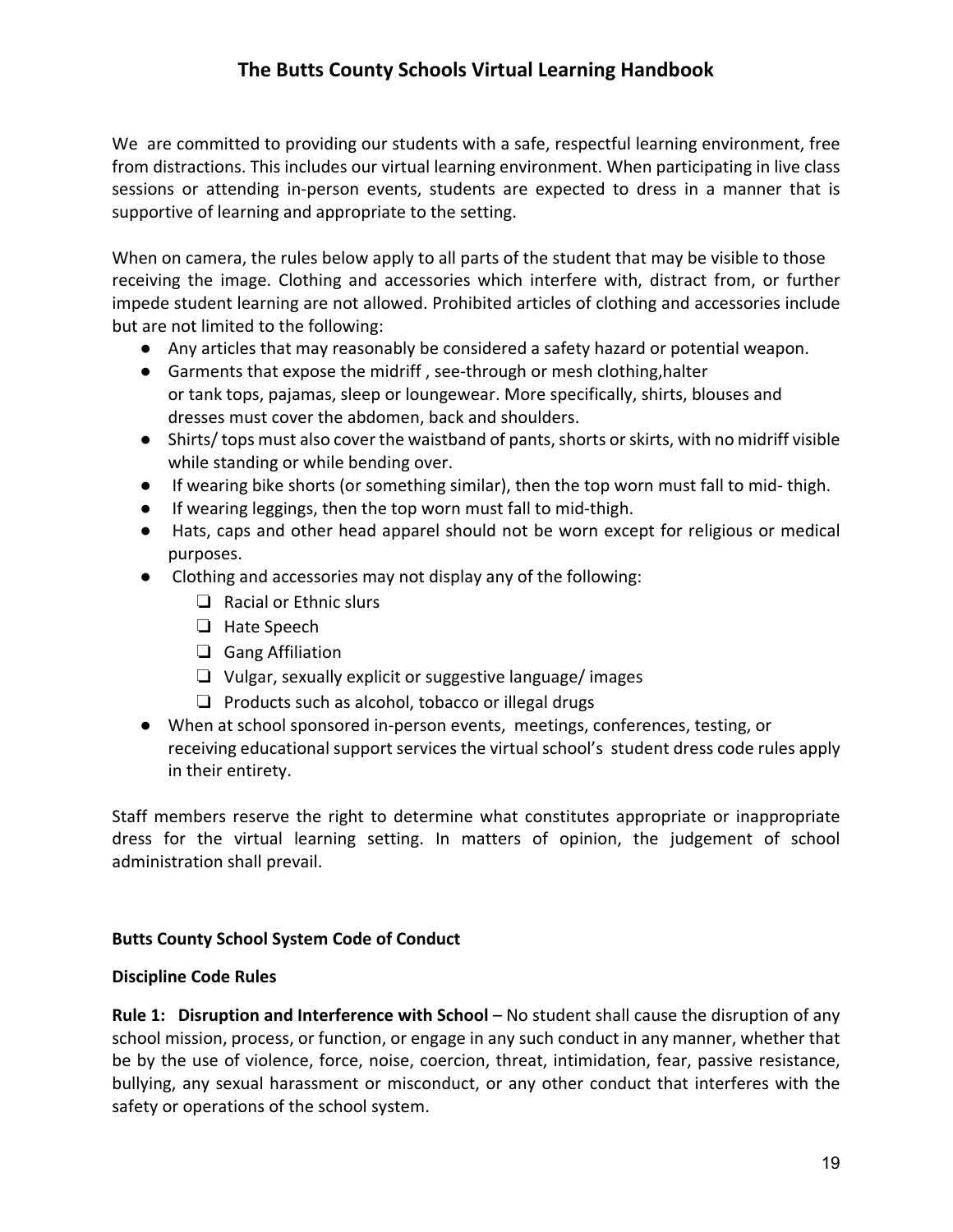### **Additionally, no student shall:**

- a. Bring personal items to school (or items inappropriate for the school setting) that have the potential to disrupt classroom instructional activities or normal school operations. Additionally, the school system assumes no responsibility or liability for lost, stolen or damaged personal items brought to school or on school transportation.
- b. Occupy, block, prevent or attempt to prevent the operation of any school class, activity or lawful meeting or assembly on the school campus or at school activities.
- c. Make noise or act in any manner so as to interfere with the teacher's ability to conduct class.
- d. Refuse to properly identify himself/herself upon request of any school or system teacher, administrator, school bus driver, or other school system personnel.
- e. Use profanity, vulgarity, or obscenity, or sexually harass others. Such use includes profane, vulgar, obscene words or gestures, indecent exposure, possession and/or distribution of profane, vulgar, or obscene material, or similar materials, items, or gestures. This includes, but is not limited to, inappropriate electronic communication.
- f. Loiter and/or enter onto any District property without authorization. A student is not allowed to enter the premises of a school or School District property other than his/her school, unless prior permission is received from an administrator of the school to be visited. A student may not enter any District buildings on weekends or after school without authorization.
- g. Be in an area that is not authorized by a staff member. Any unauthorized absence and/or leave from class, school, an activity, or event (AWOL). Unauthorized areas may include any location deemed to be inappropriate or unjustified for student business. This includes being present on school premises or property without a written pass by a teacher and/or administrator.
- h. Inappropriately make bodily contact with other students including, but not limited to, sexual contact or misconduct. Students shall not engage in sexual misconduct between or among students on school property or away from school which may adversely affect the education process or endangers the morals, health, safety, or well-being of other students, teachers, or employees within the school system. Students engaging in sexual acts with any student under the age of 16 may be subject to criminal charges, which, depending on the age of the individuals, may include statutory rape or child molestation. Students who are 13 or older may be charged with a felony and tried as an adult for committing offenses of rape, aggravated sodomy, aggravated child molestation, and aggravated sexual battery. In addition, students who commit such offenses may be subject to criminal penalties if convicted, which may include probation and/or imprisonment.
- i. Display or wear gang articles, paraphernalia, or clothing. Students shall not display or wear clothing or articles relating to ethnic race or color in a derogatory or inflammatory manner, or logos relating to any sadistic cult, secret society, or gang,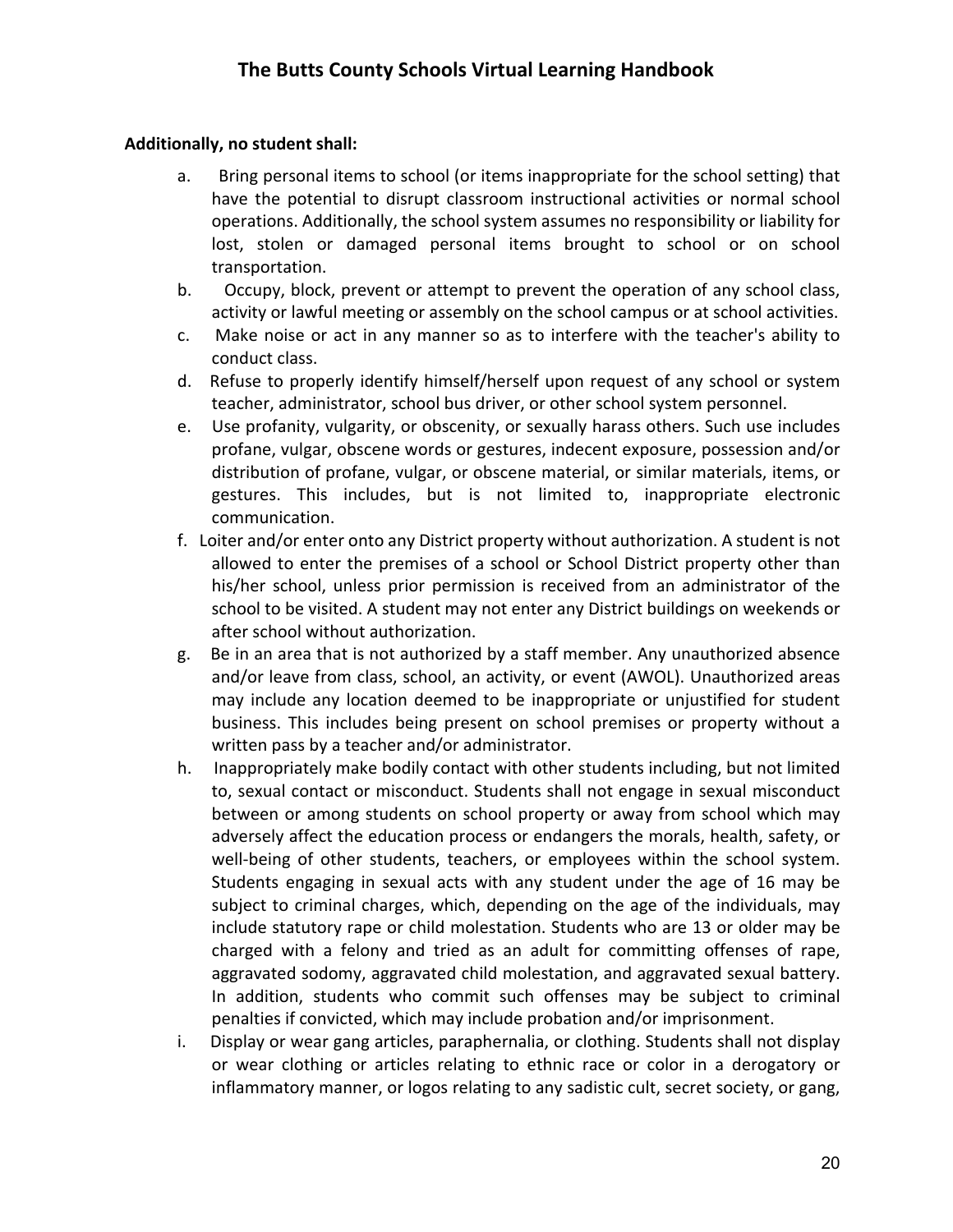or that bears content that is obscene, libelous, or slanderous. Students shall not recruit or solicit membership in any gang, gang-related organization, or any secret society that poses a threat to the school mission or that is subversive to good order and discipline. Students shall not display, possess, transmit, distribute, or create writing, symbols, or gestures that reference gangs or gang-related activity. Students shall not claim membership or affiliation with a gang or with a secret society that would be subversive to good order and discipline.

- j. Trade, buy, or sell goods and services on campus that have not been approved by the school administration. Students shall not participate in any type of gambling activity.
- k. Inciting, urging, encouraging, or counseling other students to violate the student code of conduct, including when such conduct would endanger the operations of the school system or the health and safety of its stakeholders.
- l. Photographs, audio recordings, video recordings or filming are prohibited by students without expressed consent of school district staff for specified educational related purposes. Students shall not capture, receive, share, or post via the Internet any photographs or audio recordings or video recordings of any type which depict other students, school district staff, or materials that may be educational records related.

**Rule 2: Disregard of Directions or Commands** – A student shall not fail to comply with reasonable directions or commands of teachers, student teachers, substitute teachers, teacher aides, administrators, school bus drivers, or other authorized school personnel.

**Rule 3: Bullying** – A student shall not make any willful attempt or threat to inflict injury on another person when accompanied by an apparent ability to do so, or demonstrate any intentional display of force such as would give the victim reason to fear or expect immediate bodily harm. This rule will always align with the definition of bullying set forth in Georgia state law. Per Georgia law, if any student in grades 6 through 12 is found guilty of committing the offense of bullying three times in a given school year, such student shall be assigned to the alternative school. This does not limit alternative school for one-time egregious bullying offenses. The term applies to acts which occur on school property, on school vehicles, at designated school bus stops, or at school related functions or activities or by use of data or software that is accessed through a computer, computer system, computer network, or other electronic technology of a local school system. The term also applies to acts of cyberbullying which occur through the use of electronic communication, whether or not electronic act originated on school property or with school equipment, if the electronic communication (1) is directed specifically at students or school personnel, (2) is maliciously intended for the purpose of threatening the safety of those specified or substantially disrupting the orderly operation of the school, and (3) creates a reasonable fear of harm to the students' or school personnel's person or property or has a high likelihood of succeeding in that purpose. Electronic communication includes, but is not limited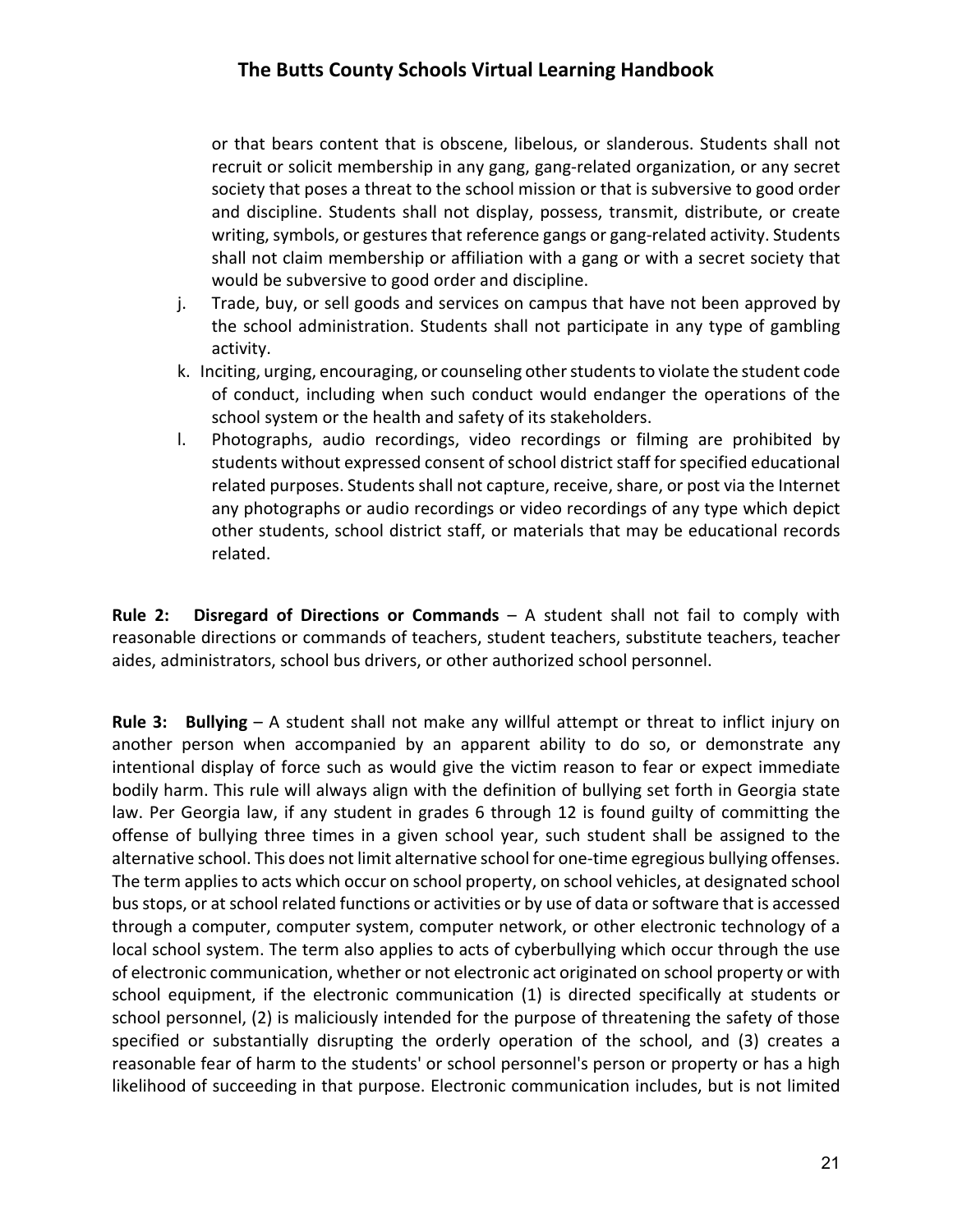to, any transfer of signs, signals, writings, images, sounds, data or intelligence of any nature transmitted in whole or in part by a wire, radio, electromagnetic, photo-electronic or photo optical system.

**Rule 4: Tobacco/Paraphernalia Possession** – A student shall not possess, distribute, or use any form of tobacco and/or tobacco paraphernalia, electronic cigarettes, vaping paraphernalia or substances, lighters, or matches at any time. Students are responsible for items on their person and in their possession. Possession includes, but is not limited to, items found in book bags, purses, lockers, vehicles, gym bags, wallets, instrument cases, etc.

**Rule 5: Illicit Drugs and Alcohol** – A student shall not possess, sell, use, transmit, or be under the influence of or in any way be detected to be in the presence of any illicit drug, alcohol, or substance "represented" to be an alcohol, illicit drug, or chemical, or any chemical(s) intended to alter one's mood or behavior. This rule includes the possession and/or use of vaping devices that are represented by students or to students to contain illegal substances in them. Misuse of a prescription or nonprescription/over-the-counter drug shall be considered a violation of this rule. Students are responsible for items on their person and in their possession. Possession includes, but is not limited to, items found in book bags, purses, lockers, vehicles, gym bags, wallets, instrument cases, etc. Further, students are responsible for any substance that they touch, hold, utilize or consume. Students are advised not to touch, hold, utilize or consume any substance offered to them by another student.

**Rule 6: Destruction or Theft of School Property** – A student shall not cause or attempt to cause damage to or disrupt school property or school resources or attempt to steal school property or school resources. A student shall not possess, sell, use or transmit stolen school property or resources.

**Rule 7: Damage, Destruction or Theft of Private Property** – A student shall not cause or attempt to cause damage to private property or steal or attempt to steal private property. A student shall not possess, sell, use or transmit stolen property on school grounds.

**Rule 8: Assault, Battery, Threat or Harassment of a School District Employee** – A student shall not cause or attempt to cause physical injury or behave in such a way as could reasonably cause physical injury to a school employee. A student shall not harass or insult a school employee. This includes, but is not limited to, verbal, written, and electronic means of insult, disrespectful conduct, threat, use of profanity, ethnic, racial, sexual, religious slurs, verbal and written harassment, and Internet harassment/threats.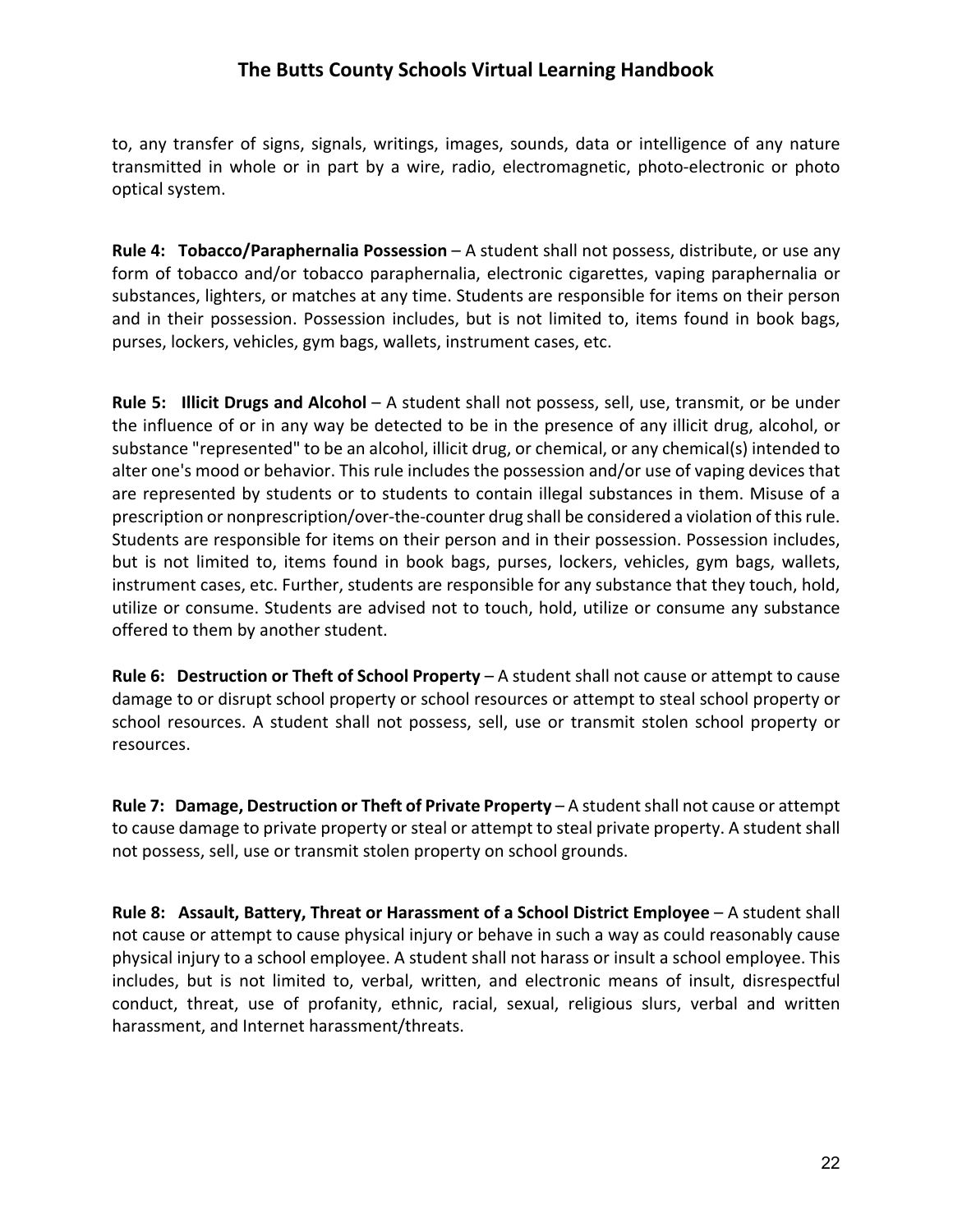**Rule 9: Physical Abuse, Threat, Harassment, Assault, or Battery By a Student To Another Student or To Any Person Not Employed By the School District (Includes Fighting)** – A student shall not cause or attempt to cause bodily injury or behave in such a way as could reasonably cause bodily injury to any person. A student shall not make threatening, harassing or intimidating remarks, written or electronic statements, gestures or posturing toward any student which threatens the safety or well being of that person or has the likelihood of provoking a fight. This includes, but is not limited to, fighting, pushing, hitting, use of profanity, sexual harassment or misconduct, Internet harassment/bullying/threats that disrupt the school environment, or ethnic, racial, or religious slurs.

#### **Rule 10: Bus** – **Does not apply.**

**Rule 11: Weapons and Hazardous Objects** – A student shall not supply, possess, handle, use, threaten to use, or transmit any weapon or any other tool or instrument capable of inflicting bodily injury as a weapon. Any student who has knowledge of a weapon on a school district campus shall immediately report such to a school district staff member. Any student with knowledge of a weapon on a school district campus who does not immediately report such to a school district staff member, may be found complicit. The terms "weapons," "tools," "instruments," or "hazardous objects" shall include by way of illustration, but is not limited to, the following enumerated items: any loaded or unloaded firearm (e.g., pistol, blank pistol, signal pistol, starter pistol, revolver, rifle, shotgun, stun-gun or Taser (or similar) device, pellet or BB gun, look-alike firearms, etc.); any knife (e.g., Bowie, Dirk, lock-blade hunting, pen, pocket, switchblade, utility knives of any size); any razor (e.g., straight, regular, retractable, etc.); any defensive device (e.g., gas repellent, mace, stun-gun, chemical sprays such as bear or pepper spray, etc.); or any "martial arts" device (e.g., Chinese star, nunchaku, dart, etc.); or any tool or instrument which school staff could reasonably conclude as being a violation of the intent of this offense section, which, by way of illustration, shall include, but is not limited to, blackjack, chain, club, metal/brass or any artificial knuckles, nightstick, rings, pipe, studded or pointed bracelets, ax handles, etc. A student shall not supply, possess, handle, use, threaten to use, or transmit any explosive device or item that ejects or releases a spray, foam, gas, spark, fire, smoke, odor, etc. By way of illustration, such devices or items shall include, but are not limited to bullets, ammunition or any type, fireworks of any type and size, smoke bomb, paint bomb, stink bomb, any type of homemade bomb, or item which by virtue of its shape or design gives the appearance of any of the aforementioned (e.g., fake bombs, fireworks, fuses, etc.).

**Rule 12: Unexcused Absences/Tardies/Truancy** – Truancy is defined as unexcused absences that violate system and school policy, as well as state law. A student shall not be absent from or tardy to school or any class or other required school function during required school hours except for illness or other providential cause, except with the written permission of the teacher, principal, or other duly authorized school official, nor shall a student encourage, urge, or counsel other students to violate this rule. A student may not leave school grounds prior to the end of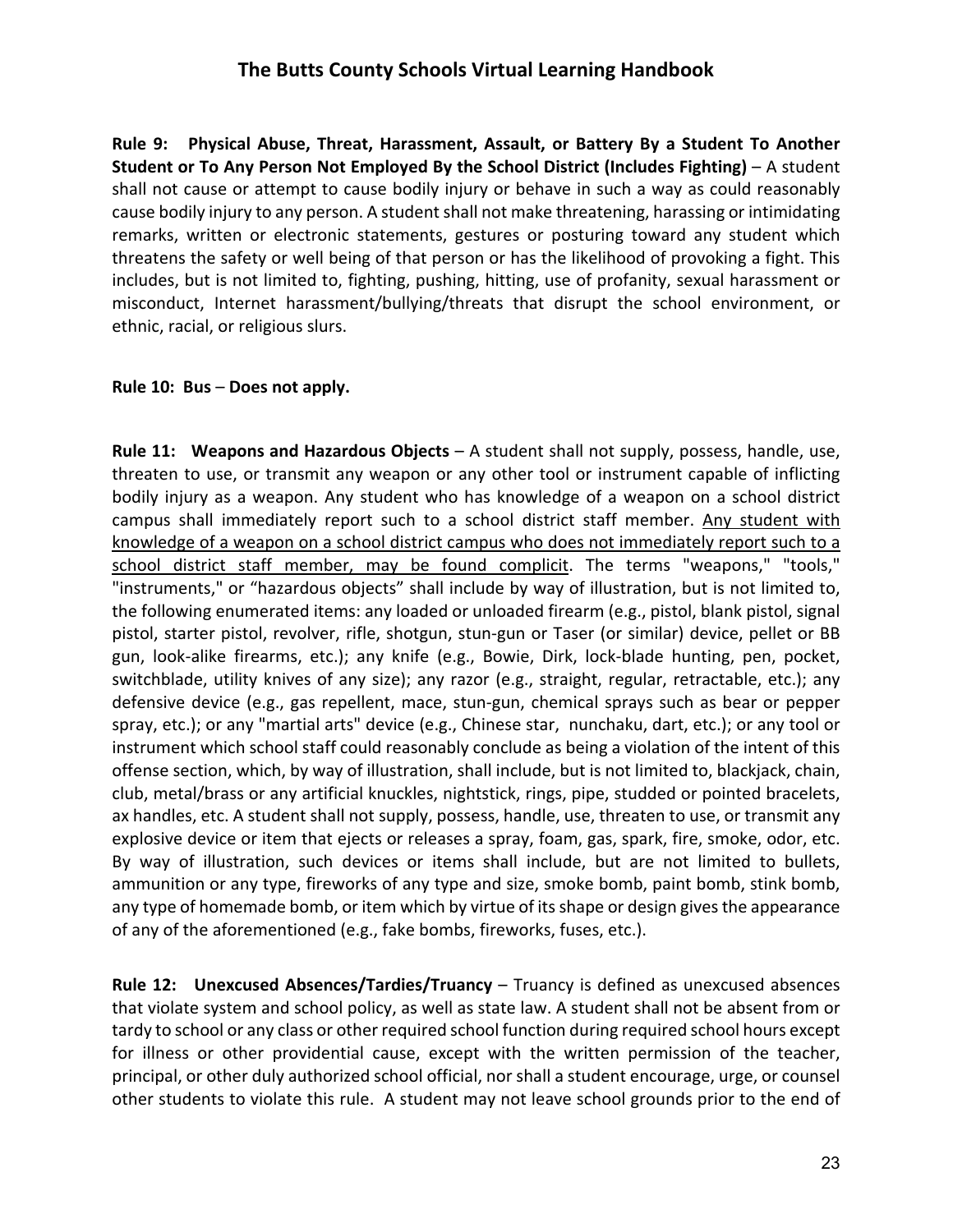the day, after his/her initial arrival on campus, without the permission of a duly authorized school official.

**Rule 13: Dress and Grooming** – A student shall not dress, groom, or wear or use garments, jewelry, emblems, hairstyles, insignias, badges, or other symbols where the effect thereof is to distract unreasonably the attention of other students or otherwise to cause disruption or interference with the operation of the school. The administration of each school will annually publish rules and standards for student dress and grooming in the student handbook that are consistent with this policy, and the school administration has reasonable discretion to determine appropriate and inappropriate dress and to administer consequences.

**Rule 14: Academic Misconduct** – A student shall not cheat in any form, whether using the ideas, knowledge, words, or visual images of another individual.

**Rule 15: Internet/Computer/Electronics Misuse** – Use at school of a computer, electronic device, and/or the Internet or school computer network for anything other than instructional purposes; includes, but not limited to, the unauthorized use of a computer, electronic device (includes cellular phones, computer watches, iPods, tablets, etc.), and/or the Internet or school computer network with the intention of deleting, obstructing, interrupting, altering, damaging, or in any way causing the malfunction of the computer, network, program(s) or data, and any violation of the school computer use policy. The school system assumes no responsibility or liability for loss or damage to personal devices that are brought to school.

**Rule 16: False or Misleading Reports about School District Staff** – Students may not falsify, misrepresent, omit, or erroneously report information regarding instances of alleged inappropriate behavior by a teacher, administrator, or other school employee toward a student. Any student (or parent or friend of a student) who believes a student has been the victim of an act of sexual abuse or sexual misconduct by a teacher, administrator or other school system employee is urged to make an oral report of the act to any teacher, counselor or administrator at his/her school.

**Rule 17: Repeated Violations/ Willful Misbehavior** – Students may not willfully and repeatedly violate school system rules and state/federal laws. Students who chronically disrupt the school environment or repeatedly violate school rules may be charged with repeated violations of school rules or behavior. This rule applies after remediation attempts such as: Behavior Support Processes or Student Multi-Tiered System of Support (MTSS) processes have been utilized. Such processes may include but are not limited to response to intervention (RTI), functional behavior assessments (FBA), behavior intervention plans (BIP), guidance counseling interventions, behavior contracts, no-contact contracts, etc.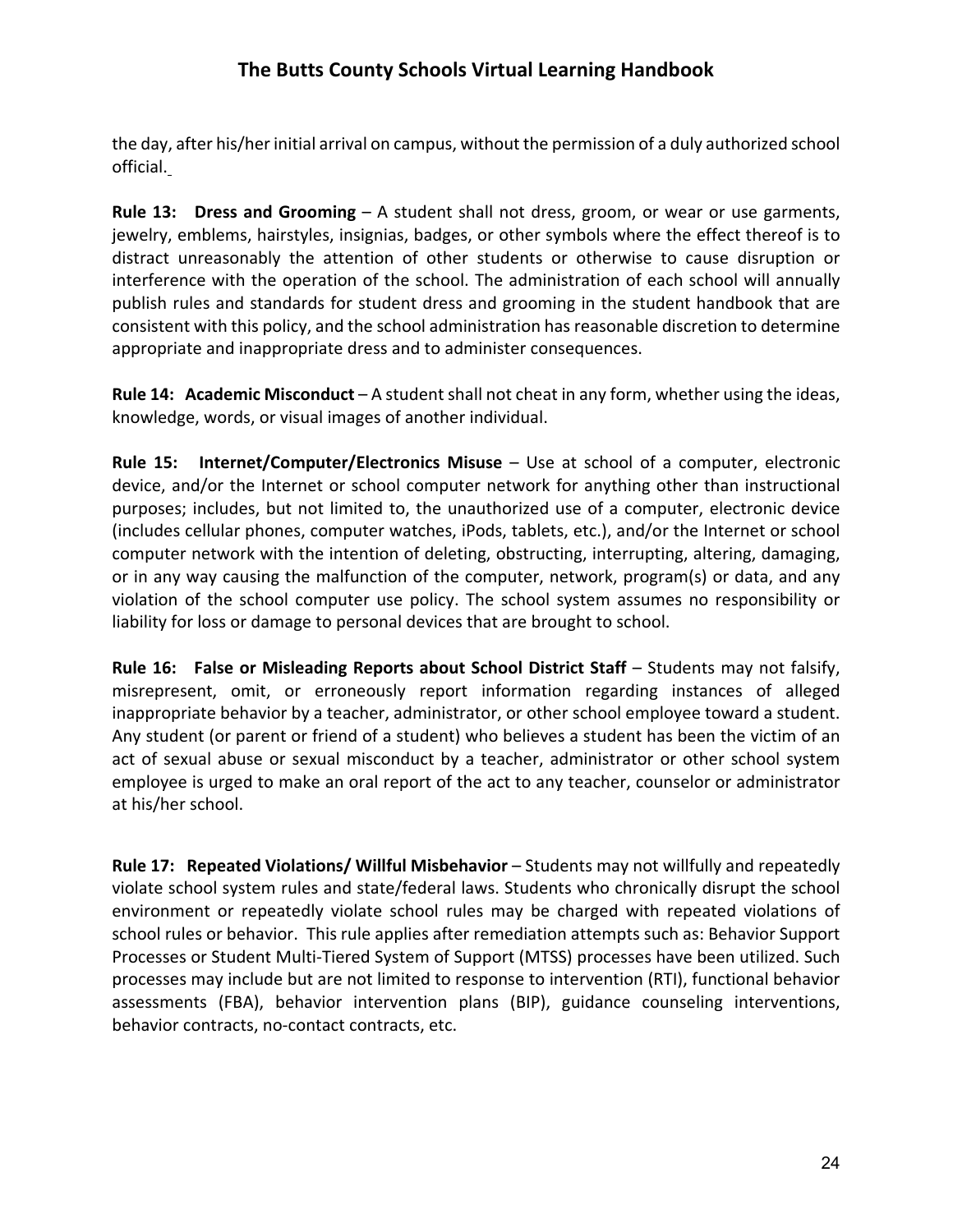**Rule 18: Conduct Which is Subversive to Good Order** – A student shall not perform any other act, on or off campus, which is subversive to good order and discipline in the schools. This includes, but is not limited to violations of the code of conduct, local school rules, state and federal laws, involvement in criminal gang-related behavior and/or criminal gang conduct as defined and prohibited by O.C.G.A 16-15-3 and 16-15-4, providing false information to school personnel, providing false information about school personnel, loitering or trespassing, or community misconduct that would be so serious as to pose a threat to the school community. The prohibited behaviors under this (Rule 18) include, but are not limited to, the following:

- 1. Community misconduct that would pose a threat to the school community, including but not limited to, conduct which may adversely affect the educational process or endanger the health, safety, morals, reputation, property or well-being of other students, teachers, or other employees of the District.
- 2. Associating oneself as an affiliate or member of a criminal street gang identified by the school and/or law authorities through one or more of the following: one's mode of dress, means and methods of communication including the use of hand signs, the possession of a publication of gang writings/symbols, or admission of membership
- 3. Providing false information to or about school system personnel and/or spreading false information in the community and/or community misconduct that would be so serious as to pose a threat to the school community, mission, or environment. Includes but not limited to: falsifying, misrepresenting, omitting, or erroneously reporting information regarding instances of alleged inappropriate behavior by a teacher, administrator, or school employee toward a student.
- 4. Conduct or actions that are ethnically and racially inflammatory that would be so serious as to pose a threat to the school community, mission, or environment.
- 5. Behavior of a student which could result in the student being criminally charged with a felony and which makes the student's continued presence at school a potential danger to persons or property at the school or which disrupts the educational process.
- 6. Terroristic threats (includes threats shared via social media/cyber threats)

Rule 19: Criminal Law Violations On or Off Campus - A student whose conduct on or off campus could result in the student being criminally charged with a felony and which makes the student's continued presence at school a potential danger to persons or property at the school or which disrupts the educational process may be subject to disciplinary action, including in-school suspension, short-term suspension, referral to a disciplinary tribunal, waiver and/or placement.

- 1. Students enrolled in the Butts County School System who are alleged to have committed serious criminal offenses, whether on or off campus, and that may include criminal charges, are subject to immediate suspension pending a school investigation and a possible disciplinary tribunal hearing.
- 2. Butts County School System is authorized to refuse to readmit or enroll any student who has been suspended or expelled for being convicted of, being adjudicated to have committed, being indicted for, or having information filed for the commission of any felony or any delinquent act under Code Section 15-11-28 which would be a felony if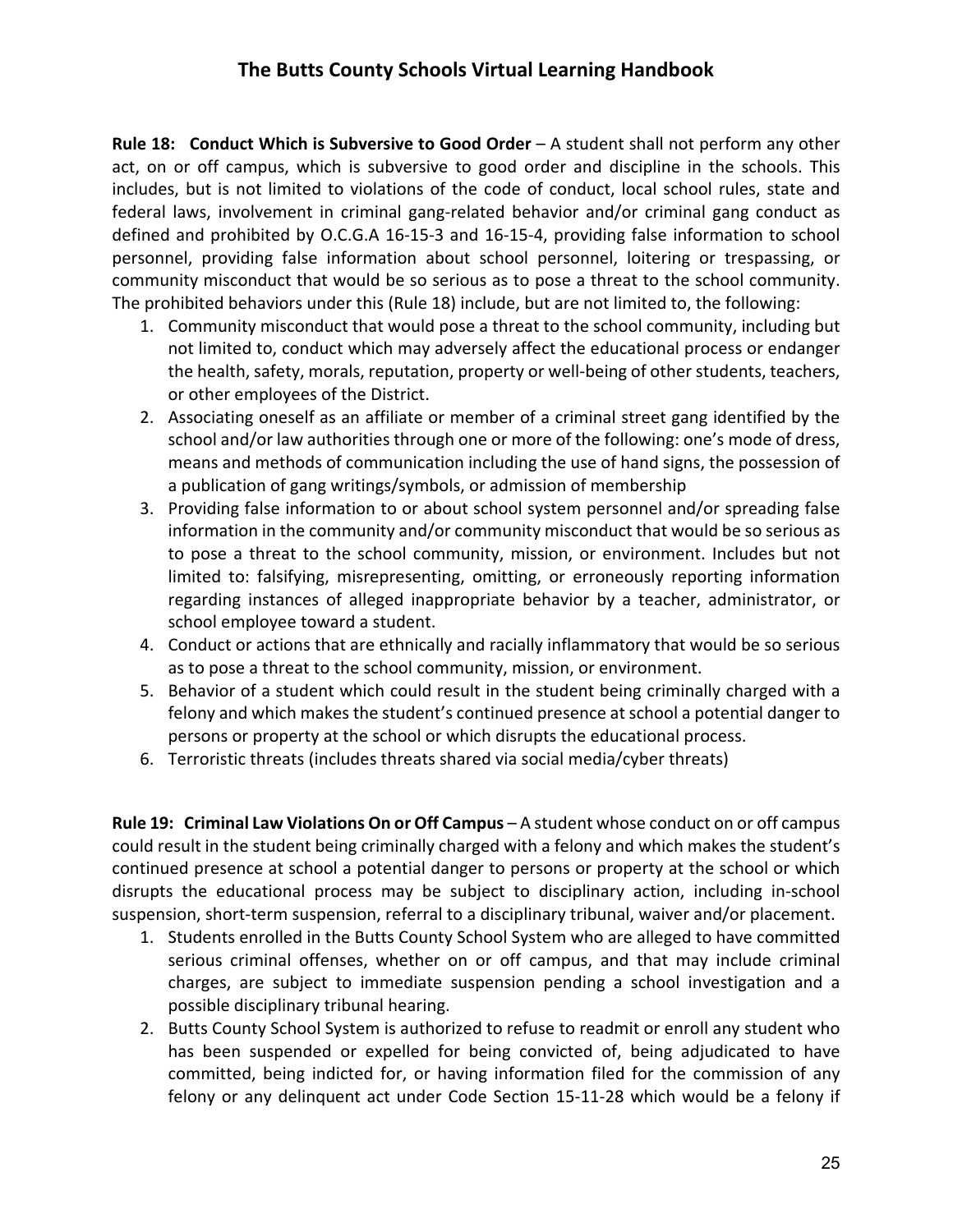committed by an adult. If refused readmission or enrollment, the student or the student's parent or legal guardian has the right to request a hearing pursuant to the procedures provided for in Code Section 20-2-754.

3. A student may be subject to suspension (for a period up to 10 days) and placement at alternative school if the student has been charged with a criminal law violation and if the student's continued presence at the home school potentially endangers the safety of others or which disrupts the educational process. (See student placement protocol)

#### **Student Placement Protocol**

Students who have been out of school due to incarceration or detention, or who have pending criminal law charges, often need a period of transition before returning to their home school. To protect the safety of all students and staff, Butts County School System must evaluate reenrollment requests (and proper placement) of students returning from a period of incarceration or detention due to alleged or adjudicated criminal or delinquent conduct. Any student who has been arrested for a criminal law violation and who is seeking to re-enroll in BCSS may be subject to a period of suspension and placement at the alternative school. The primary considerations for making the placement determination are the educational needs and well-being of the returning student as well as the safety of other students and staff.

### **DISCIPLINARY OFFENSE LEVELS**:

**Level I Behaviors** (Minor Offenses - include but are not limited to):

- Unprepared. Repeatedly comes to class w/out materials (teacher determines material and amount of times
- Tardiness
- Minor dress code
- Talking/ off task
- Dishonesty
- Failure to follow directions
- Running, pushing, shoving
- Horseplay
- Disrespectful/Unkind to other students
- No pass
- Indirect profane language (verbal or written)
- Uncooperative behavior (nonverbal)
- Electronic device disruptions

Teachers may add reasonable specific behaviors to this list for their individual classrooms. If students fail to follow those additional rules, teachers can cite "failure to follow directions".

### **Level II Behaviors (Major Offenses - include but are not limited to)**:

- Chronic Level I behaviors
- Defiance of authority
- Disrespect for authority (verbal disrespect)
- Chronic dress code infractions
- Inappropriate computer use
- Inappropriate display of affection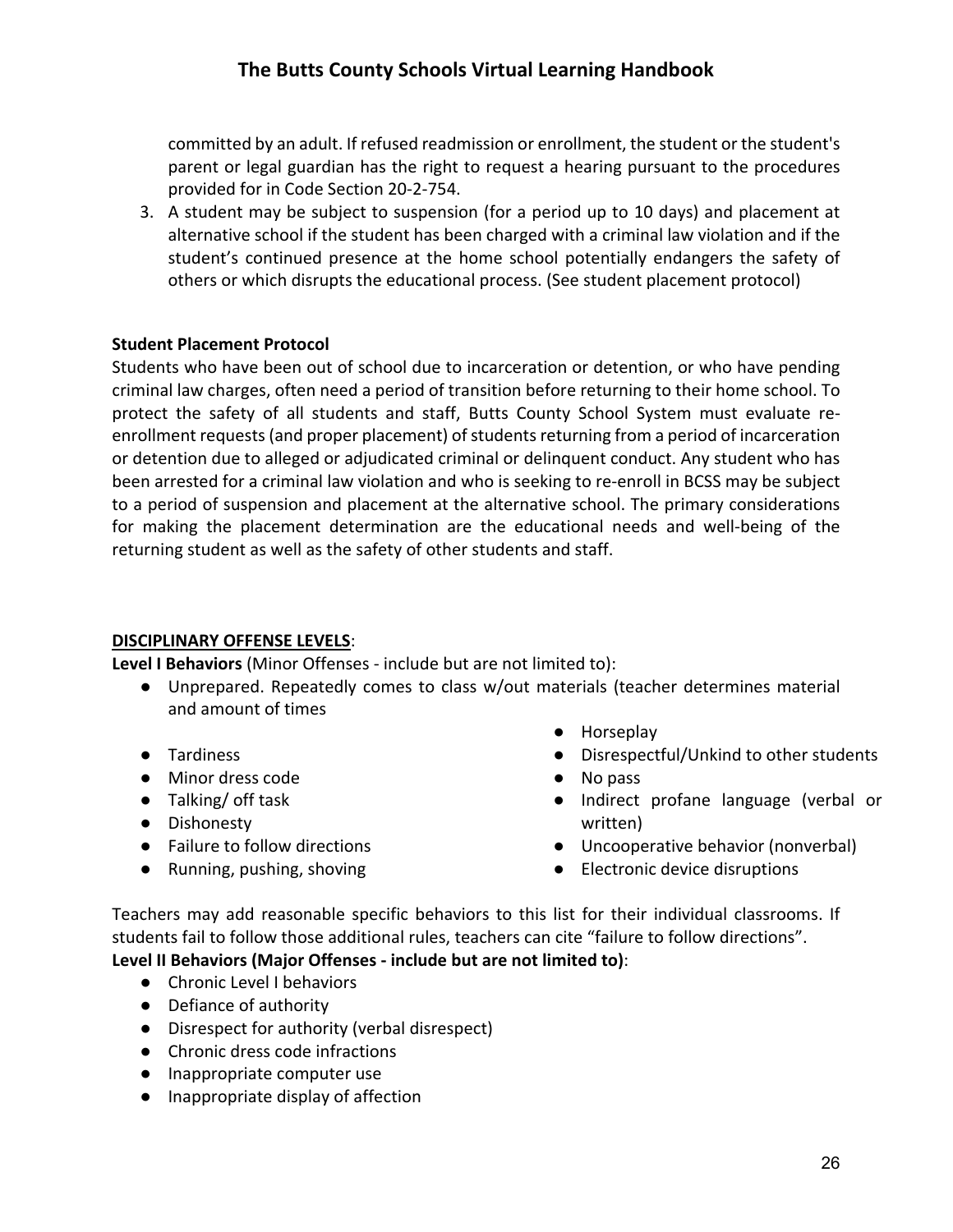- Direct profane language (verbal or written)
- Racial, ethnic, or sexual orientation slurs
- Skipping class
- Stealing
- Physical aggression towards students
- Cheating (major assignments)
- Rules 6 or 7: Damage, Destruction or Theft of School or Private Property (minor offense)
- Rule 16: False or Misleading Reports about School District Staff (1st Offense and /or minor infraction)

### **Level III Behaviors (Severe Offenses - include but are not limited to):**

- Rule 1: Disruption and Interference with School (A through K)
- Rule 3: Bullying (multiple offenses and/or serious infractions)
- Rule 5: Illicit Drugs and Alcohol
- Rule 6: Destruction or Theft of School Property
- Rule 7: Damage, Destruction or Theft of Private Property
- Rule 8: Assault, Battery or Harassment of a School Employee
- Rule 9: Physical Abuse, Harassment, Assault, or Battery by a Student to Another Student or to Any Person Not Employed by the District
- Rule 10: Misbehavior on Bus Does not apply
- Rule 11: Weapons and Hazardous Objects
- Rule 15: Internet/Computer/Electronics Misuse
- Rule 16: False or Misleading Reports about School District Staff
- Rule 17: Repeated Violations/ Willful Misbehavior
- Rule 18: Conduct Which Is Subversive To Good Order
- Rule 19: Criminal Law Violations On or Off Campus

### **Disciplinary Actions and Consequences (Levels I-III)**

Some of the disciplinary actions that may be used for Level I, Level II, and/or Level III student violations of the Code of Conduct include but are not limited to the following:

- Verbal or Written Warning
- Removal from Activity/Time Out
- Parent Conference
- Student Behavior Contract
- No Contact Contract
- Bullying Contract
- Suspension from Virtual Learning Online Format
- Suspension from Virtual Learning Online Format
- Suspension or Removal from Extracurricular Team/Activity
- Long-Term Suspension
- Expulsion
- Referral to Discipline Tribunal
- Referral to Law Enforcement
- Alternative Placement

\*Any combination of these or other consequences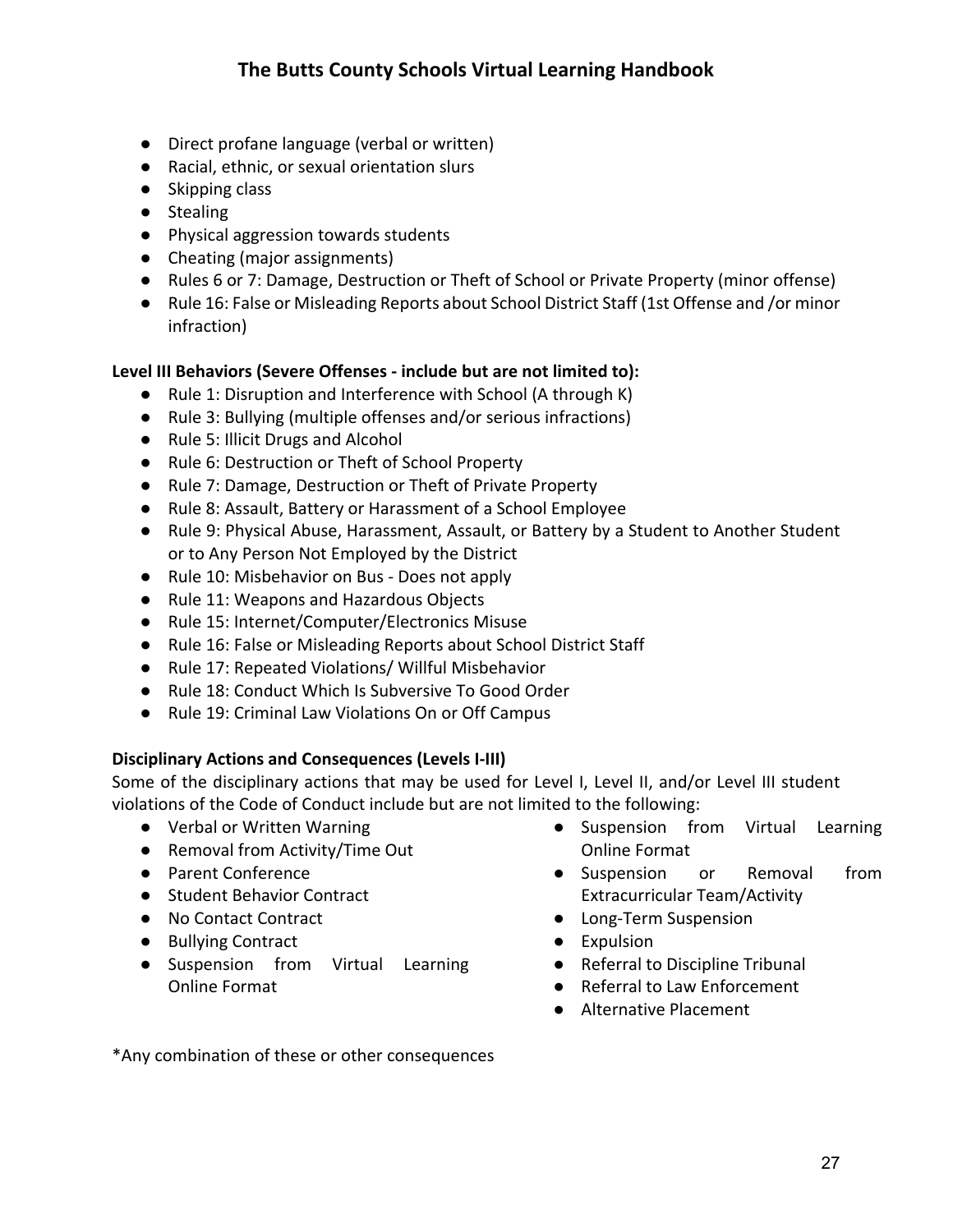### <span id="page-27-0"></span>**Parent Involvement Policy**

In order to guarantee student success, partnerships among schools and parents are vital. We recognize that parents are their children's primary teachers and their support is critical in our efforts to provide a quality education to the students of BCSS. "Over 30 years of research has proven beyond dispute the positive connection between parent and student success. Effectively engaging parents and families in the education of their children have the potential to be far more transformational than any other type of educational reform." (p.5, National PTA, 1997) In order to maximize the success of our students, our schools have created a parent involvement policy. You can access the policy on our website at[:https://www.bcssk12.org/](https://www.bcssk12.org/) 

Family and Parent Engagement Coordinators from each school will contact parents and families with information about virtual learning activities and trainings.

#### **PPRA**

### **Notification of Rights under the Protection of Pupil Rights Amendment (PPRA)**

PPRA affords parents certain rights regarding our conduct of surveys, collection and use of information for marketing purposes, and certain physical exams. These include the right to:

- *Consent* before students are required to submit to a survey that concerns one or more of the following protected areas ("protected information survey") if the survey is funded in whole or in part by a program of the U.S. Department of Education (ED):
	- 1. Political affiliations or beliefs of the student or student's parents;
	- 2. Mental or psychological problems of the student or student's family;
	- 3. Sex behavior or attitudes;
	- 4. Illegal, anti-social, self-incriminating, or demeaning behavior;
	- 5. Critical appraisal of others with whom respondents have close family relationships;
	- 6. Legally recognized privileged relationships, such as lawyers, doctors, or ministers;
	- 7. Religious practices, affiliations, or beliefs of the student or parents; or
	- 8. Income, other than as required by law to determine program eligibility.
- *Receive notice and an opportunity to opt a student out of-*
	- 1. Any other protected information survey, regardless of funding;
	- 2. Any non-emergency, invasive physical exam or screening required as a condition of attendance, administered by the school or its agent, and not necessary to protect the immediate health and safety of a student, except for hearing, vision, or scoliosis screenings, or screening permitted, or required under State law; and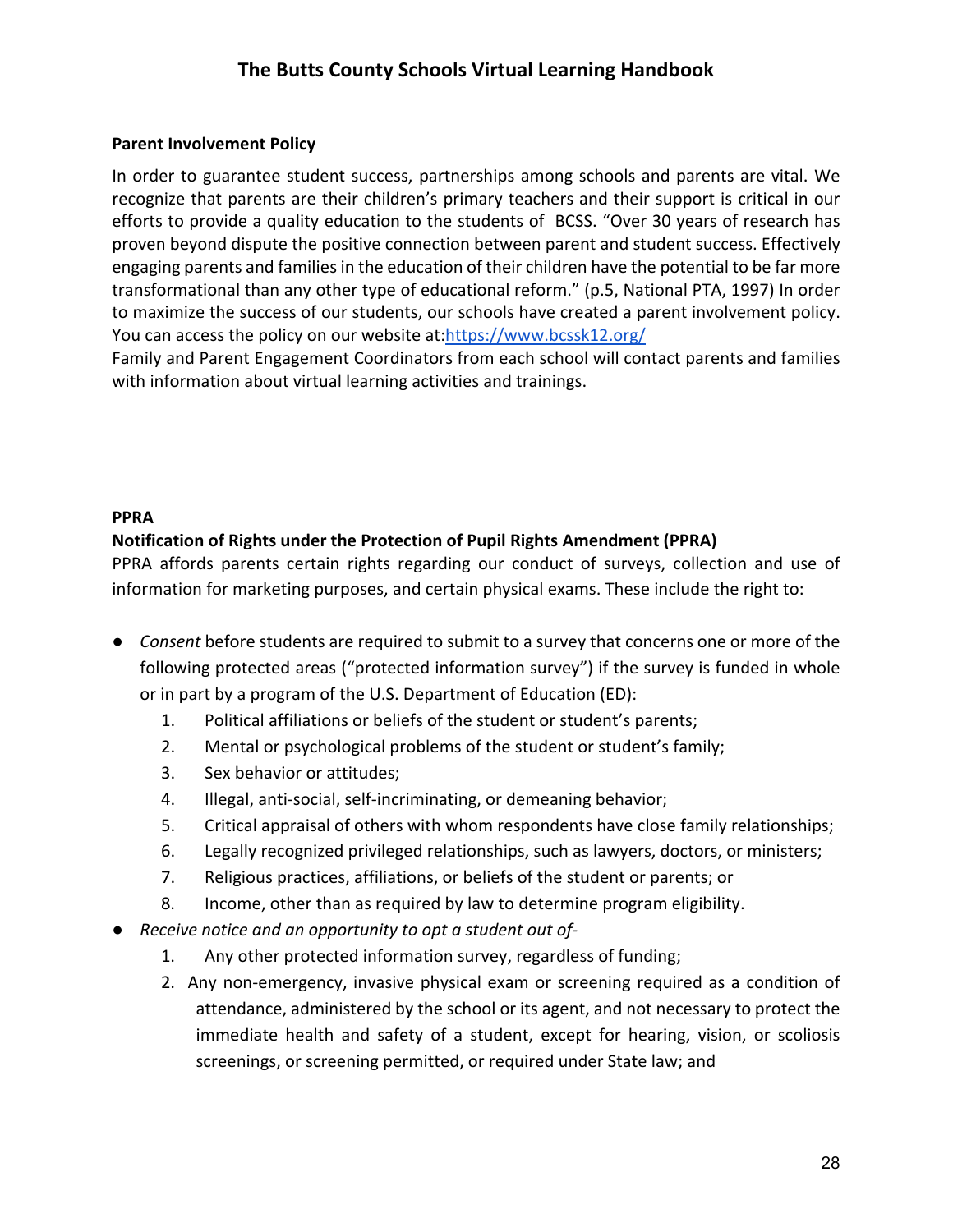- 3. Activities involving collection, disclosure, or use of personal information obtained from students for marketing or to sell or otherwise distribute the information to others.
- *Inspect,* upon request and before administration or use
	- 1. Protected information surveys of students;
	- 2. Instruments used to collect personal information from students for any of the above marketing, sales, or other distribution purposes; and
	- 3. Instructional material used as part of the educational curriculum.

These rights transfer from the parents to a student who is 18 years old or an emancipated minor under State law.

Butts County Schools will develop and adopt policies, in consultation with parents, regarding these rights, as well as arrangements to protect student privacy in the administration of protected information surveys and the collection, disclosure, or use of personal information for marketing, sales, or other distribution purposes. Butts County Schools will directly notify parents of these policies at least annually at the start of each school year and after any substantive changes. Butts County Schools will also directly notify, such as through U.S. Mail or e-mail, parents of students who are scheduled to participate in the specific activities or surveys noted below and will provide an opportunity for the parent to opt his or her child out of participation of the specific activity or survey. Butts County Schools will make this notification to parents at the beginning of the school year if it has identified the specific or approximate dates of the activities or surveys at that time. For surveys and activities scheduled after the school year starts, parents will be provided reasonable notification of the planned activities and surveys listed below and be provided an opportunity to opt their child out of such activities and surveys. Parents will also be provided an opportunity to review any pertinent surveys. Following is a list of the specific activities and surveys covered under this requirement:

- Collection, disclosure, or use of any personal information for marketing, sales or other distribution.
- Administration of any protected information survey not funded in whole or in part by ED.
- Any non-emergency, invasive physical examination or screening as described above.

*Parents who believe their rights have been violated may file a complaint with:*

**Family Policy Compliance Office**  U.S. Department of Education 400 Maryland Avenue, SW Washington, D.C. 20202-4605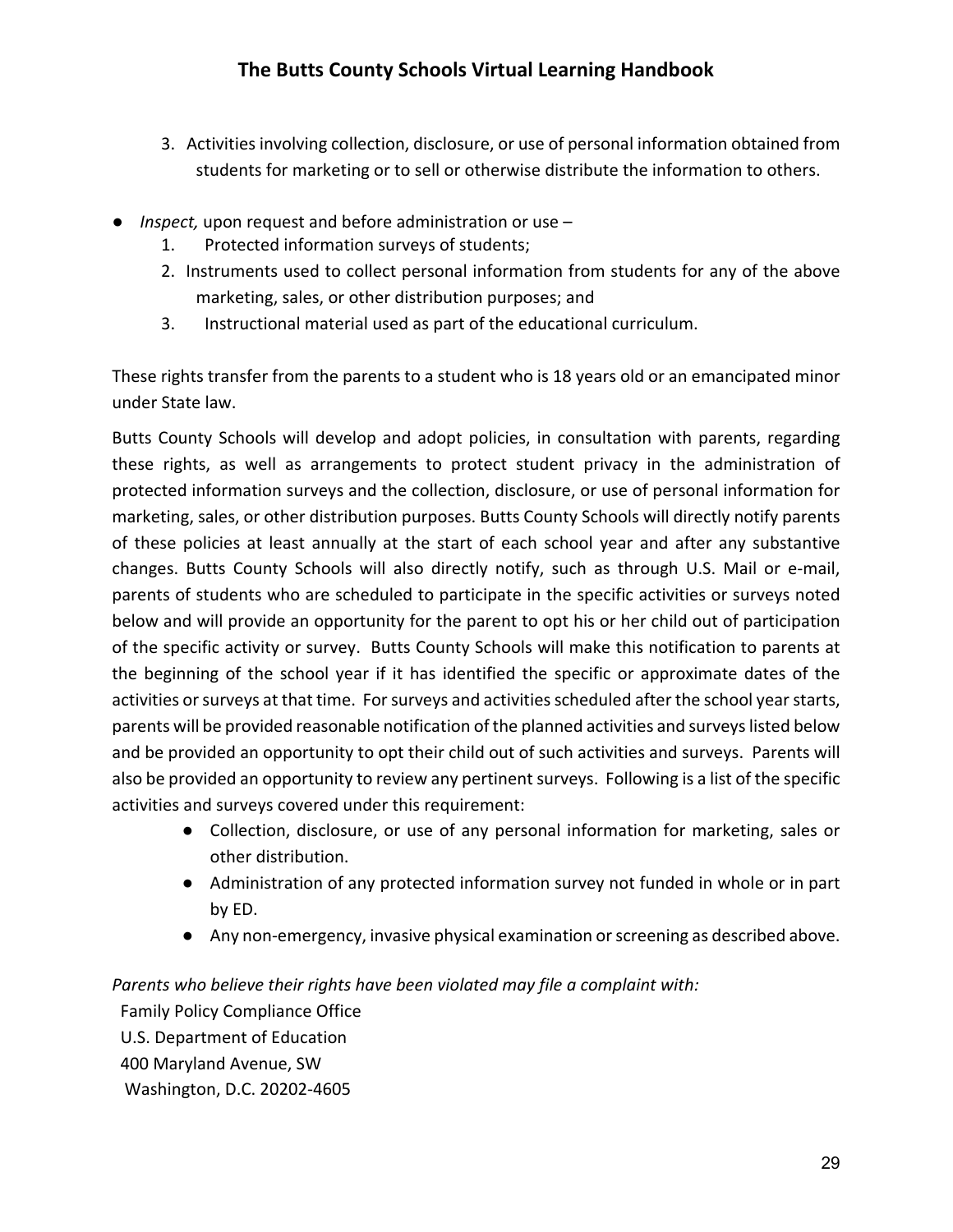### **Opt-Out for Specific Activities**

Protection of Pupil Rights Amendment Notice and Consent/Opt-Out for Specific Activities

The Protection of Pupil Rights Amendment (PPRA), 20 U.S.C. § 1232h, requires Butts County Schools to notify you and obtain consent or allow you to opt your child out of participating in certain school activities. These activities include a student survey, analysis, or evaluation that concerns one or more of the following eight areas ("provided information surveys"):

- 1. Political affiliations or beliefs of the student or student's parent;
- 2. Mental or psychological problems of the student or student's family;
- 3. Sex behavior or attitudes;
- 4. Illegal, anti-social, self-incriminating, or demeaning behavior;
- 5. Critical appraisals of others with whom respondents have close family relationships;
- 6. Legally recognized privileged relationships, such as with lawyers, doctors, or ministers;
- 7. Religious practices, affiliations, or beliefs of the student or parents; or
- 8. Income, other than as required by law to determine program eligibility.

This requirement also applies to the collection, disclosure or use of student information for marketing purposes ("marketing surveys"), and certain physical exams and screenings.

Following is a schedule of activities requiring parental notice and consent or opt-out for the upcoming school year. This list is not exhaustive and, for surveys and activities scheduled after the school year starts, Butts County Schools will provide parents, within a reasonable period of time prior to the administration of the surveys and activities, notification of the surveys and activities and provide parents an opportunity to opt their child out, as well as an opportunity to review the surveys. (Please note that this notice and consent/opt-out transfers from parents to any student who is 18 or older or and emancipated minor under State law.)

- *Date:* On or about November 1st, 2020
- *Grades:* Three through Twelve

*Activity:* Survey Administration for The Georgia Student Health Survey 2.0 *Summary:* The GSHS 2.0 for middle and high school students covers various topics such as school climate and safety, graduation, school dropouts, alcohol and drug use, bullying and harassment, suicide, nutrition, and sedentary behaviors.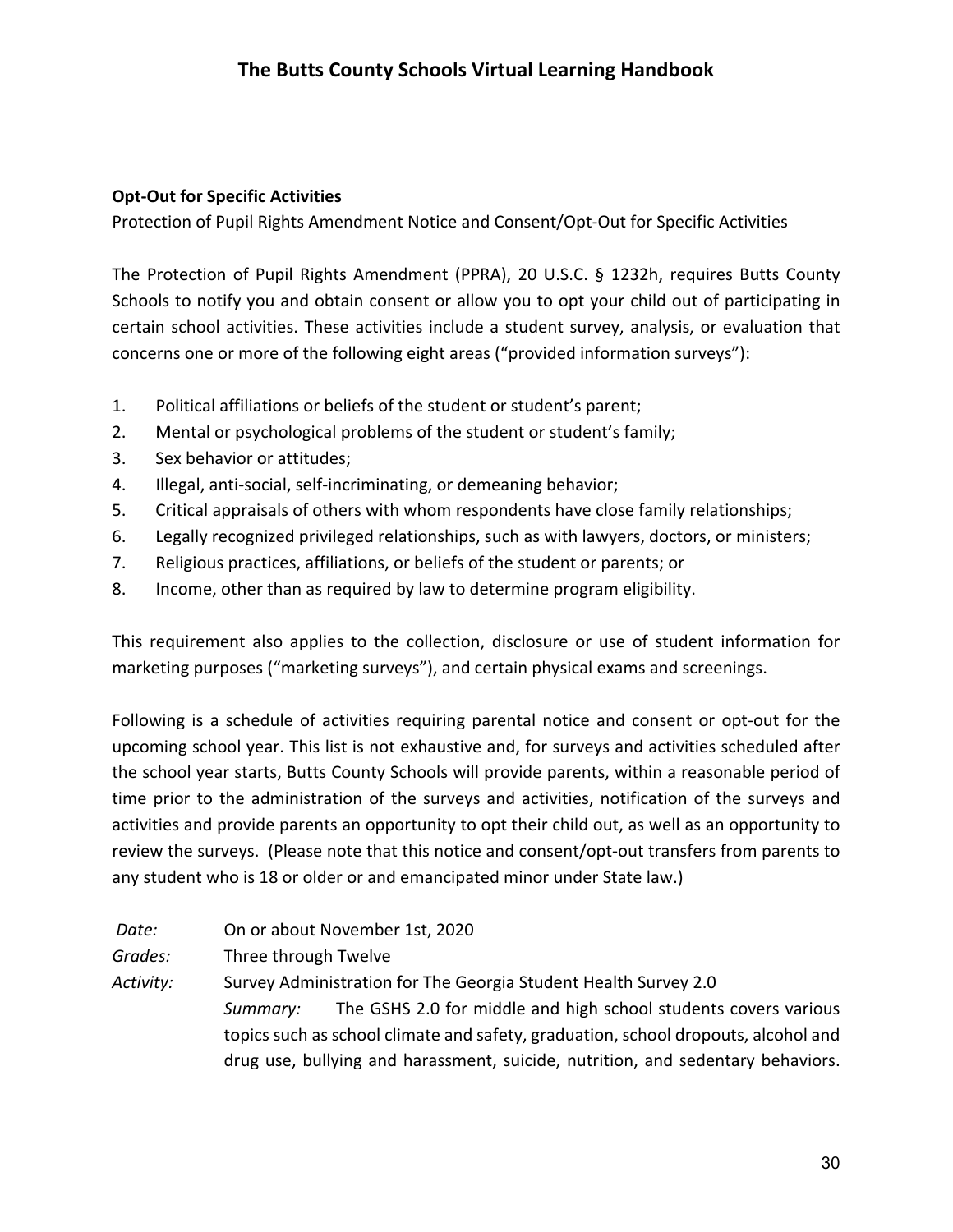The GSHS 2.0 for elementary students includes school safety and school climate questions only.

*Opt-out:* Contact **your child's principal** in writing no later than **September 1, 2020** if you do not want your child to participate in this survey.

#### **FERPA**

### **Notice To Parents/Guardians And Eligible Students Of Rights Under the Family Educational Rights And Privacy Act (FERPA)**

FERPA affords parents and students over 18 years of age ("eligible students") certain rights with respect to the student's education records. These rights are:

(1) The right to inspect and review, within 45 days of a request, the education records of a student who is your child, or in the case of a student who is eighteen (18) or older, your own education records. Parents or eligible students should submit to the Superintendent a written request identifying the record(s) they wish to inspect. The Superintendent or designee will make arrangements for access and provide notice of such arrangements.

(2) The right to request the amendment of the student's education records to ensure that they are not inaccurate, misleading, or otherwise in violation of the student's privacy or other rights. To request the school district to amend a record, parents or eligible students should write the school principal, specify the part of the record they want changed, and specify why it is inaccurate, misleading, or otherwise in violation of the student's privacy or other rights. If the district decides not to amend the record, it will notify the parents or eligible students of the decision and inform them of their right to a hearing. Additional information regarding the hearing procedure will be provided with the notification of the right to a hearing.

(3) The right to consent to disclosures of personally identifiable information (PII) from the student's education records, except to the extent that FERPA and its implementing regulations authorize disclosure without consent. One exception that permits disclosure without consent is to school officials with legitimate educational interest. A school official is a person employed by the district as an administrator, supervisor, instructor, or support staff member (including school nurses and school resource officers); a member of the school board; a person or company with whom the district has contracted to perform a specific task (such as attorney, auditor, medical consultant, therapist, or online educational services provider); a contractor, consultant, volunteer, or other party to whom the school district has outsourced services, such as electronic data storage; or a parent or student serving on an official committee (such as a disciplinary or grievance committee) or assisting another school official in performing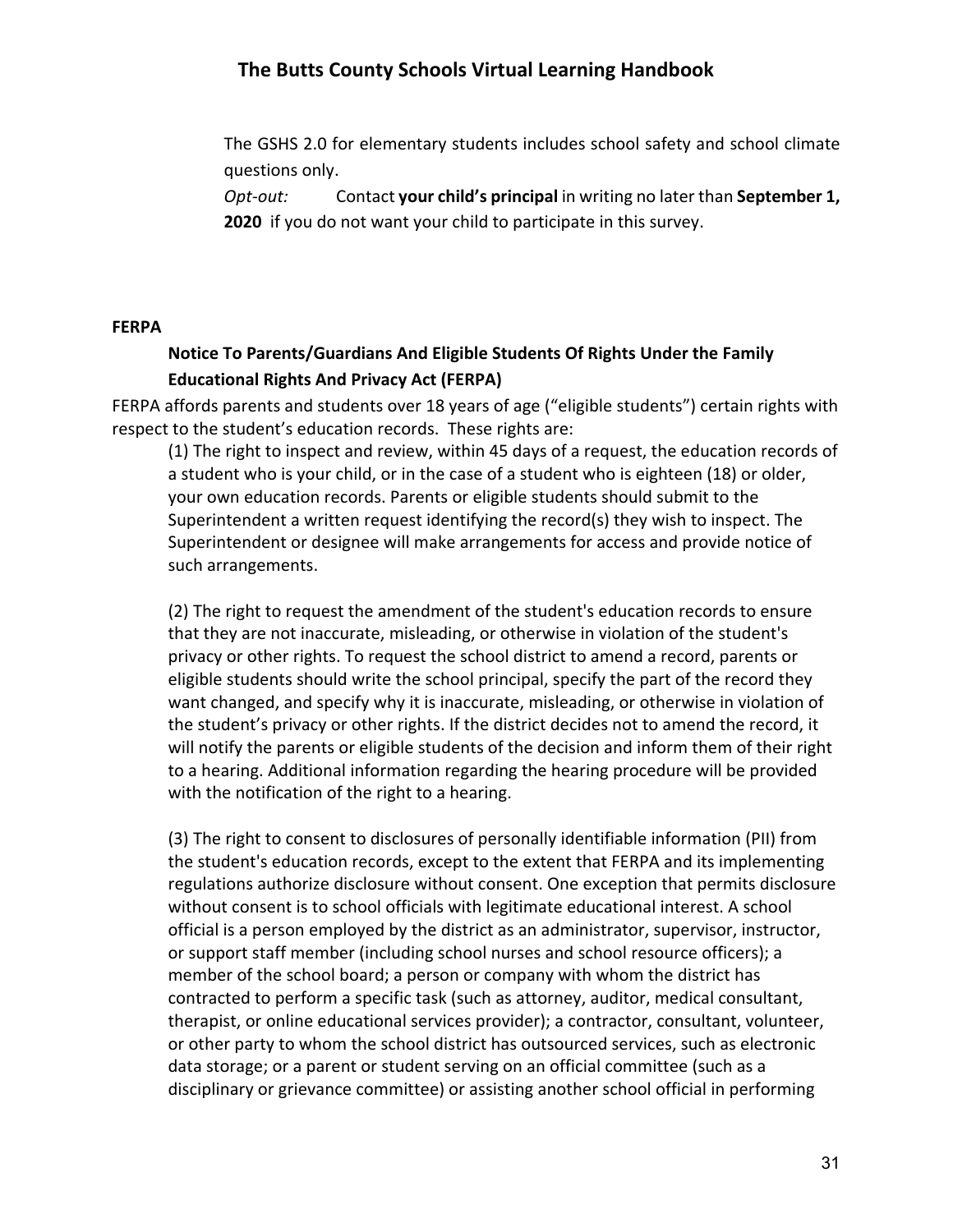his/her tasks. The District allows school officials to access only student records in which they have a legitimate educational interest. School officials remain under the district's control with regard to the use and maintenance of PII, which may be used only for the purpose for which disclosure was made, and cannot be released to other parties without authorization.

A school official has a legitimate educational interest so the official may need to review an educational record in order to fulfill his/her professional responsibility.

Upon request, the district discloses education records without consent to officials of another school district in which a student seeks or intends to enroll, or is already enrolled if the disclosure is for purposes of the student's enrollment or transfer.

(4) FERPA requires the school district, with certain exceptions, to obtain written consent prior to the disclosure of personally identifiable information from the student's education records. However, the district may disclose appropriate designated "directory information" without written consent, unless the parent or eligible student has advised the district to the contrary in accordance with district procedures. The primary purpose of directory information is to allow the school to include this type of information from the student's education records in certain school publications, such as the annual yearbook, graduation or sports activity programs, and honor roll or other recognition lists.

The School District has designated the following information as directory information:

- (a) Student's name, address and telephone number;
- (b) Student's date and place of birth;
- (c) Student's participation in official school activities and sports;
- (d) Weight and height of members of an athletic team;
- (e) Dates of attendance at schools within the district;
- (f) Honors and awards received during the time enrolled in district schools;
- (g) Photograph; and
- (h) Grade level.

Unless you, as a parent/guardian or eligible student, request otherwise, this information may be disclosed to the public upon request. In addition, two federal laws require school systems receiving federal financial assistance to provide military recruiters, upon request, with students' names, addresses, and telephone numbers unless parents have advised the school system that they do not want their student's information disclosed without their prior written consent. You have the right to refuse to allow all or any part of the above information to be designated as directory information and to refuse to allow it to be disclosed to the public upon request without your prior written consent. If you wish to exercise this right, you must notify the principal of the school at which the student is enrolled in writing within 5 days after officially enrolling in school or within 5 days of the date of the release of this notice.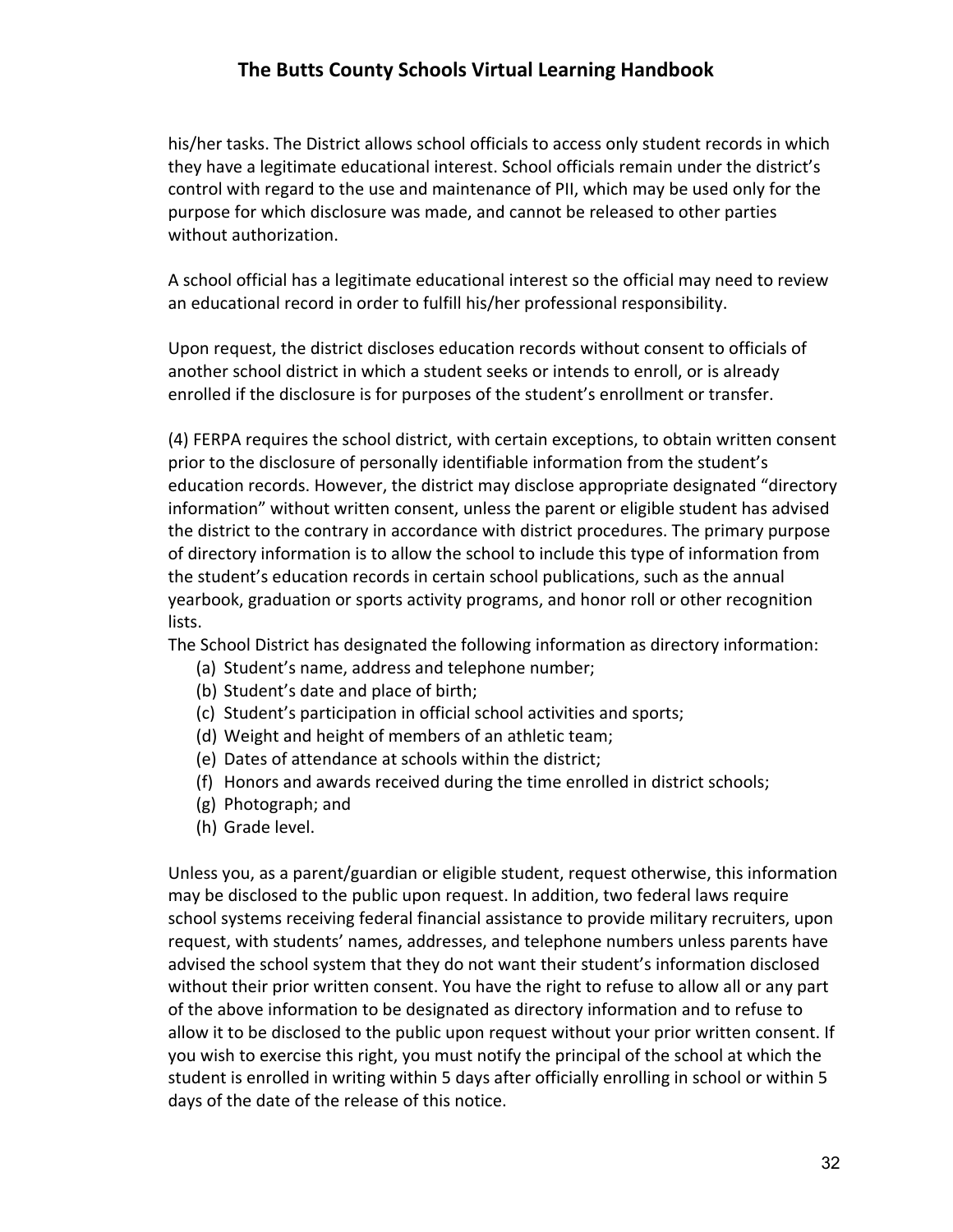(5) You are also notified that from time to time students may be photographed, videotaped, or interviewed by the news media at school or some school activity or event; unless you, as a parent/guardian object in writing to the principal to your student being photographed, videotaped or interviewed. You must notify the principal of your objection by the date specified above. The principal will take reasonable steps to control the media's access to students. However, your submission of a written objection does not constitute a guarantee that your student will not be interviewed in circumstances which are not within the knowledge or control of the principal.

(6) You have the right to file with the United States Department of Education a complaint concerning alleged failures by the school district to comply with the requirements of FERPA or the regulations promulgated thereunder. The name and address of the Office that administers FERPA is: Family Policy Compliance Office, U.S. Department of Education, 400 Maryland Avenue, SW, Washington, D.C. 20202.

#### **Nondiscrimination**

It is the policy of the Butts County Board of Education to comply fully with the requirements of Title VI of the Civil Rights Act of 1964 (Title VI), Title IX of the Education Amendments of 1972 (Title IX), the Age Discrimination Act of 1975 (ADA), Section 504 of the Rehabilitation Act of 1973 (Section 504), the Americans with Disabilities Act of 1990, and all accompanying regulations. The Butts County School System does not to discriminate on the basis of race, color, sex, religion, national origin, age, or disability in any employment practice, educational program, or any other program, activity or service. If you wish to make a complaint or request accommodation or modification due to discrimination in any program, activity or service, contact Butts County Schools, Human Resources, 181 North Mulberry Street, Jackson, Georgia 30233, or phone 770- 504-2300.

### **Notice of Rights of Students and Parents under Section 504**

Section 504 of the Rehabilitation Act of 1973, commonly referred to as "Section 504," is a nondiscrimination statute enacted by the United States Congress. The purpose of Section 504 is to prohibit discrimination and to assure that disabled students have educational opportunities and benefits equal to those provided to non disabled students. The regulations for Section 504 as set out in 34 CFR Part 104 provides parents and/ or students with the following rights:

- 1. Your child has the right to an appropriate education designed to meet his or her individual educational needs as adequately as the needs of nondisabled students. 34 CFR 104.33.
- 2. Your child has the right to free educational services except for those fees that are imposed on non disabled students or their parents. Insurers and similar third parties who provide services not operated by or provided by the recipient are not relieved from an otherwise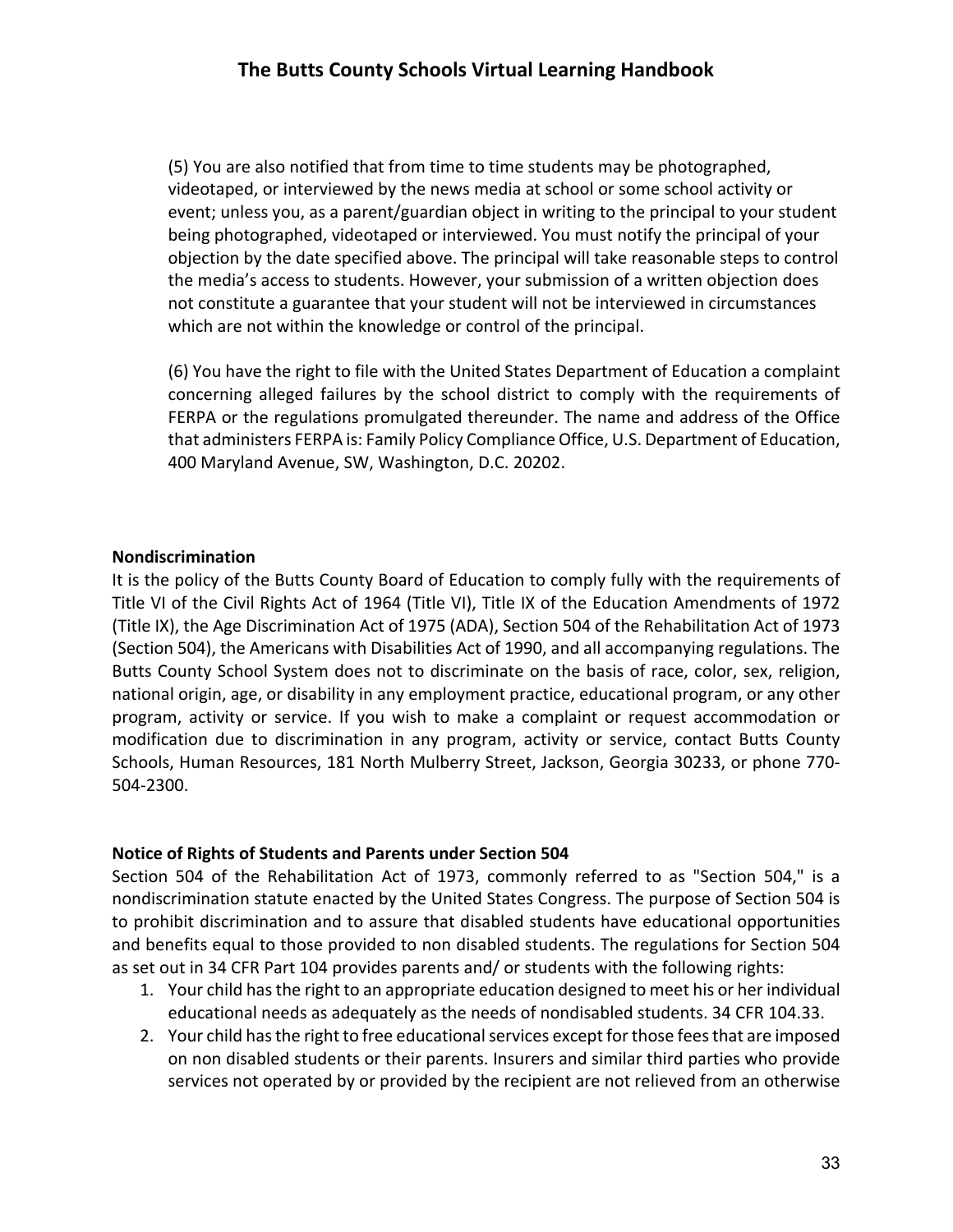valid obligation to provide or pay for services provided to a disabled student. 34 CFR 104.33.

- 3. Your child has a right to participate in an educational setting (academic and nonacademic) with non-disabled students to the maximum extent appropriate to his or her needs. 34 CFR 104.34.
- 4. Your child has a right to facilities, services, and activities that are comparable to those provided for non-disabled students. 34 CFR 104.34.
- 5. Your child has a right to an evaluation prior to a Section 504 determination of eligibility. 34 CFR 104.35.
- 6. You have the right to not consent to the school system's request to evaluate your child. 34 CFR 104.35.
- 7. You have the right to ensure that evaluation procedures, which may include testing, conform to the requirements of 34 CFR 104.35.
- 8. You have the right to ensure that the school system will consider information from a variety of sources as appropriate, which may include aptitude and achievement tests, grades, teacher recommendations and observations, physical conditions, social or cultural background, medical records, and parental recommendations. 34 CFR 104.35.
- 9. You have the right to ensure that placement decisions are made by a group of persons, including persons knowledgeable about your child, the meaning of the evaluation data, the placement options, and the legal requirements for least restrictive environment and comparable facilities. 34 CFR 104.35.
- 10. If your child is eligible under Section 504, your child has a right to periodic reevaluations, including prior to any subsequent significant change of placement. 34 CFR 104.35.
- 11. You have the right to notice prior to any actions by the school system regarding the identification, evaluation, or placement of your child. 34 CFR 104.36.
- 12. You have the right to examine your child's educational records. 34 CFR 104.36.
- 13. You have the right to an impartial hearing with respect to the school system's actions regarding your child's identification, evaluation, or educational placement, with opportunity for parental participation in the hearing and representation by an attorney. 34 CFR 104.36.
- 14. You have the right to receive a copy of this notice and a copy of the school system's impartial hearing procedure upon request. 34 CFR 104.36. 41
- 15. If you disagree with the decision of the impartial hearing officer (school board members and other district employees are not considered impartial hearing officers), you have a right to a review of that decision according to the school system's impartial hearing procedure. 34 CFR 104.36.
- 16. You have the right to, at any time; file a complaint with the United States Department of Education's Office for Civil Rights.

### **Teenage and Adult Driver Responsibility Act (TAADRA)**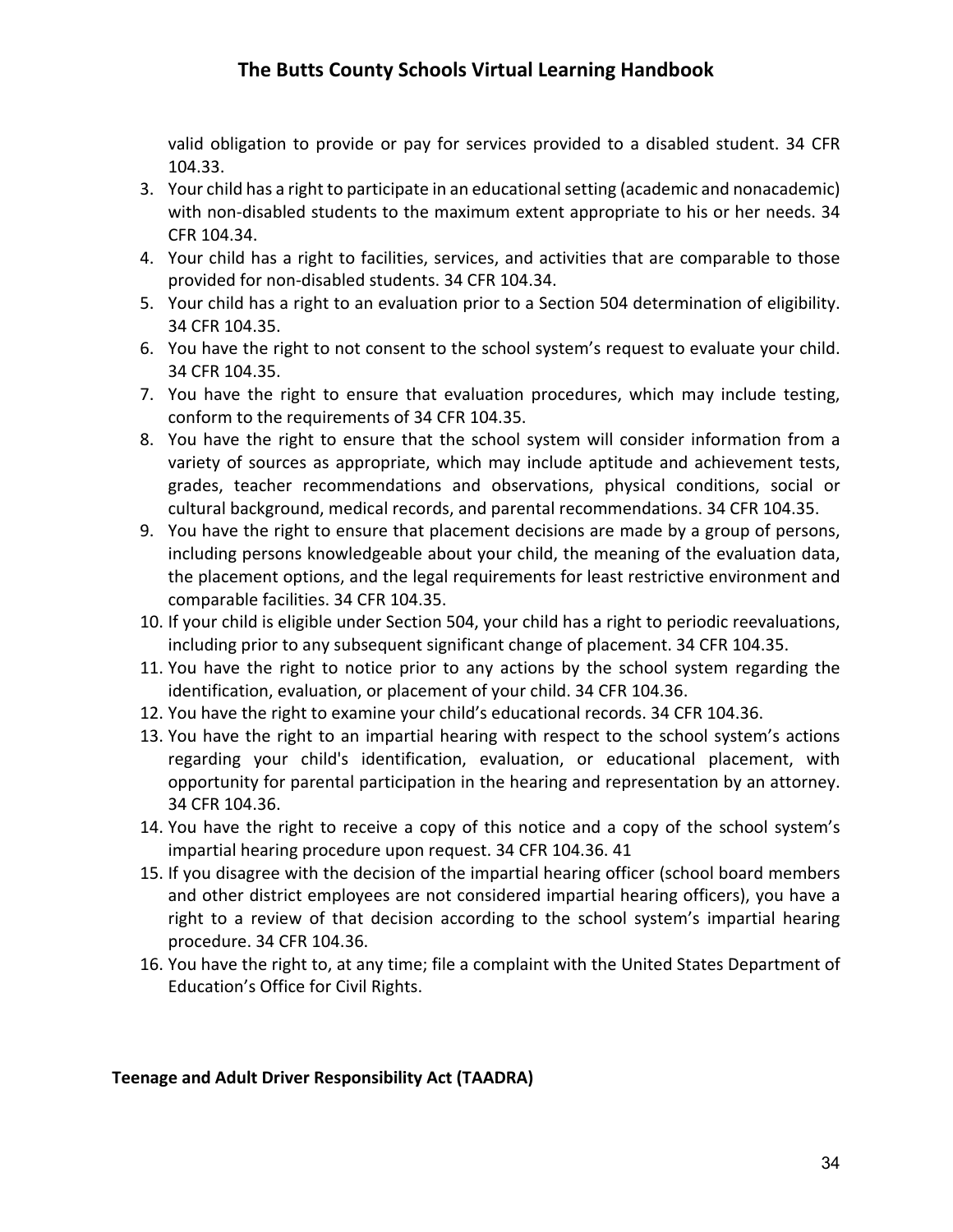Please note that the State Department of Education will forward student enrollment, suspension, and expulsion information to the Department of Driver Services. Driver's licenses will be issued to students who are enrolled and not under suspension or expulsion from school.

### **Reporting a Complaint**

According to Georgia law, any citizen of the state of Georgia may file a complaint against a certified/licensed educator. The complaint must be in writing and signed by the complainant. To help the GaPSC staff process your complaint as quickly as possible, follow these guidelines:

- Choose the [General Complaint](http://www.gapsc.com/Ethics/Downloads/complaint_Form.pdf) Form, [Abandonment of Contract Complaint Form,](http://www.gapsc.com/Ethics/Downloads/Abandonment_Complaint_Form.pdf) or the [Testing Violation Complaint Form.](http://www.gapsc.com/Ethics/Downloads/TestingComplaintForm081704.pdf)
- If you do not know which to use, choose the General Complaint Form.
- Mail or fax the completed form to the Educator Ethics Division at the address (or fax number) given on the bottom of the form. Please fill in all requested information, include the educator's full name, address, phone number, and school district.
- Briefly state the standard that was violated and how it was violated.
- Attach supporting documentation, if applicable, including the names, addresses, and telephone numbers of any potential witnesses, if known. Information for reporting a complaint can be located at: [www.gapsc.com](http://www.gapsc.com/)

### **Highly Qualified Teachers**

The Butts County School System hires all teachers as Highly Qualified. We assign teachers to their subject area and/or grade level expertise. Parents will receive notification if a non-highly qualified teacher is assigned as the child's teacher of record in an academic content area for four consecutive weeks or more.

### **Right to Know Professional Qualifications of Teachers and Paraprofessionals**

In compliance with the requirements of the Every Student Succeeds Act, the **Butts County School System** would like to inform you that you may request information about the professional qualifications of your student's teacher(s) and/ or paraprofessional(s). The following information may be requested:

- Whether the student's teacher—
	- has met state qualification and licensing criteria for the grade levels and subject areas in which the teacher provides instruction;
	- is teaching under emergency or other provisional status through which State qualification or licensing criteria have been waived; and
	- is teaching in the field of discipline of the certification of the teacher.
- Whether the child is provided services by paraprofessionals and, if so, their qualifications.